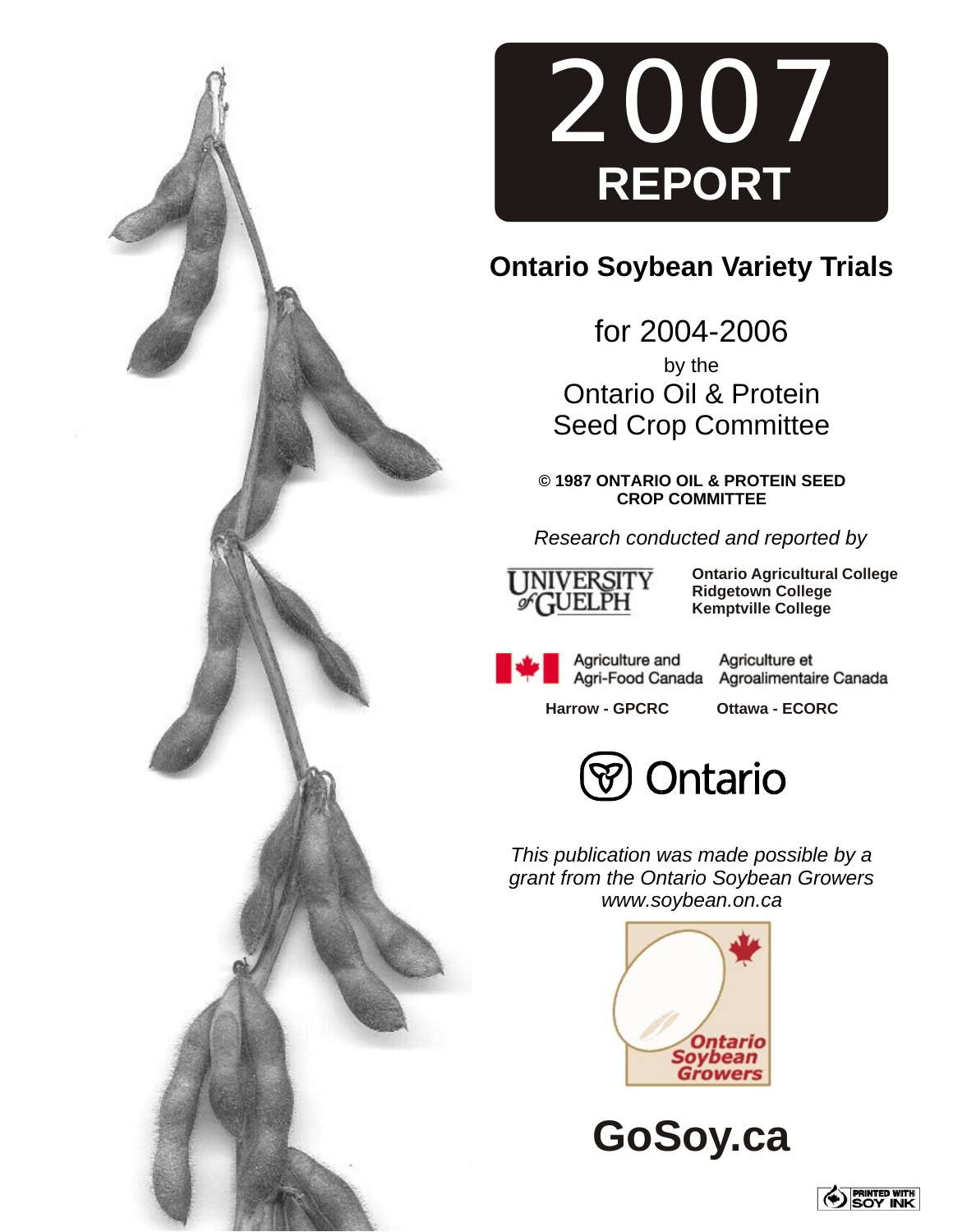### **Ontario Oil & Protein Seed Crop Committee (OOPSCC)**

This organization is made up of representatives of Agriculture & Agri-Food Canada, the University of Guelph, the Ontario Seed Growers Association, the Canadian Seed Trade Association, the Ontario Soybean Growers, OMAF and the Oilseed Crushers. Tests are conducted each year by AAFC research stations at Ottawa and Harrow and the University of Guelph and its regional Colleges at Kemptville and Ridgetown. Information in this brochure as well as additional variety information can be found on the web at www.GoSoy.ca.

### **© (1987) OOPSCC. Any reproduction of this report must include at least an entire table. Requests for reproduction must be made to Soybean Data Coordinator, OOPSCC, Box 947, Harrow ON NOR 1GO, email soyinfo@oopscc.org.**

### **Copyright/Permission to Reproduce**

Materials in this Publication were produced and/or compiled by the Ontario Oil and Protein Seed Crop Committee for the purpose of providing growers with direct access to information about the soybean varieties. The material in this publication is covered by the provisions of the Copyright Act and by Canadian laws and regulations. Such provisions serve to identify the information source and, in specific instances, to prohibit reproduction of materials in part or whole without written permission from the Ontario Oil and Protein Seed Crop Committee.

### **TABLE OF CONTENTS**

## INTERPRETATION OF TABLE 1

### **Notes:**

Varieties with resistance genes for races of the Phytophthora root rot organism in Ontario:

- **1a,1c,1k, 6:** Resistance genes for Phytophthora root rot in Ontario which provide resistance to the pathogen. Rps 1a does not provide protection to most races of the pathogen in Ontario
- **SCN:** Resistant to some races of Soybean Cyst Nematode (SCN) in Ontario. **HP:** Varieties with above average protein index. See Protein & Oil Index section below. **F:** Varieties designated for food (Tofu, Natto, Miso, etc.) use.

### **Herbicide Reaction**

**RR:** Roundup Ready™ (Trademark of Monsanto Company)

**STS:** Sulfonylurea Tolerant Soybean to Reliance (STS & Reliance are trademarks of E.I. duPont de Nemours & Co.) Varieties have not been evaluated for metribuzin tolerance by OOPSCC. For further information contact seed distributor. The following variety has been reported to OOPSCC as being metribuzin sensitive: 90B73.

### **Heat Unit Grouping**

Using the same crop heat unit system as for corn, each variety is given a heat unit rating based on the relative maturity  $\phi$ that variety in the most recent 2 years of test results. The varieties are placed into groups of 50 heat units. The varieties are sorted in early to late order within the 50 heat unit group. In choosing a variety you should select those varieties approximately equal to or less than the heat units available on your farm.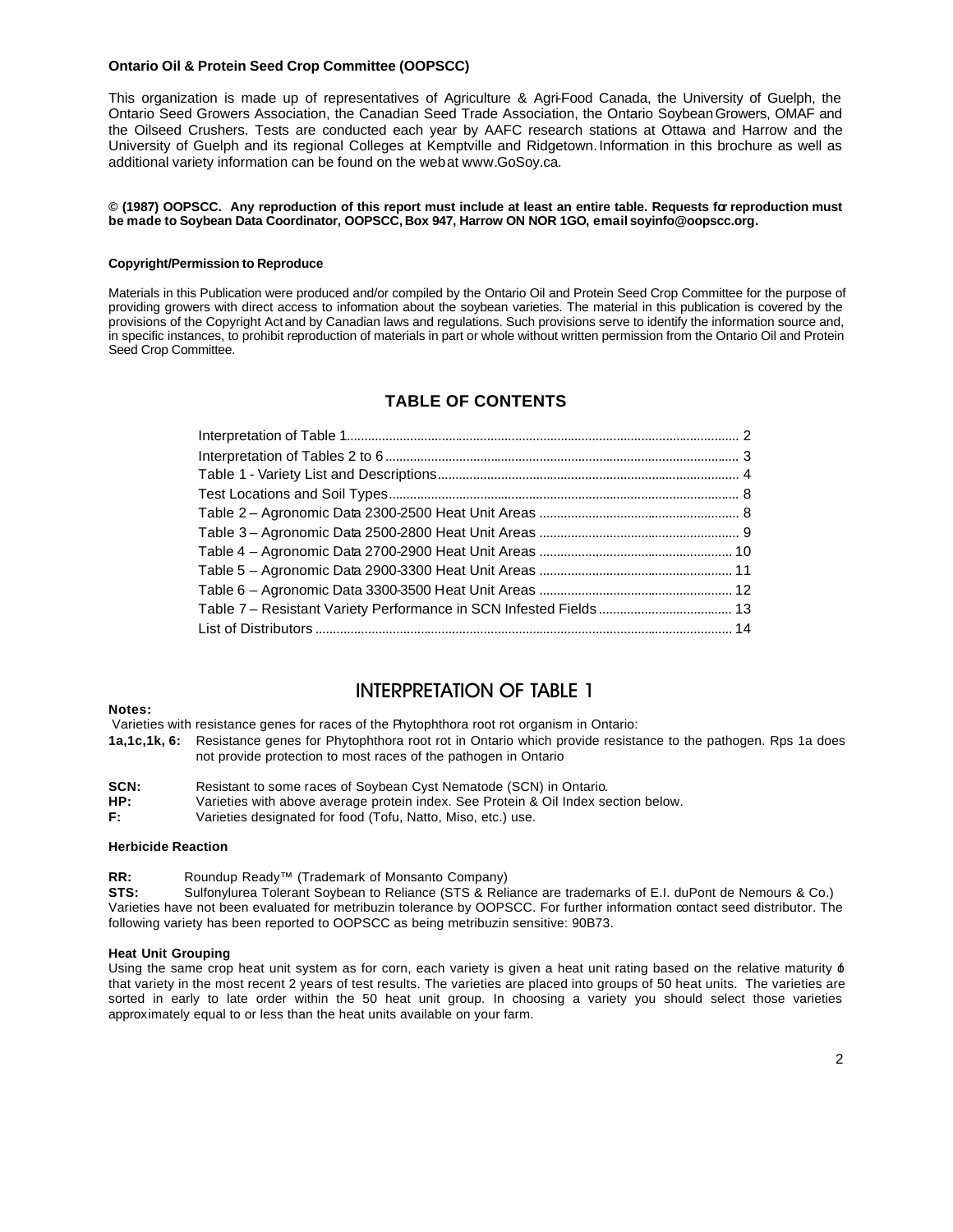### **Hilum Colour**

Each soybean seed has a hilum which is the point where it was attached to the pod. Varieties differ in hilum colour and can be either Yellow (Y), Imperfect Yellow (IY), Gray (GR), Buff (BF), Brown (BR), Black (BL), or Imperfect Black (IBL). Hilum colour may also be Light (L). Yellow hilum soybeans are usually the only type accepted for the export market. In certain years discolouration of the hilum of IY varieties can occur and as a result the soybeans may not be acceptable for export markets.

### **Seeds per Kilogram**

This is an estimate of the relative number of seeds of a particular variety in a kilogram of seed based on a 1-2 years of data from all locations where a variety was tested. Since seed size can vary from year to year and from seed lot to seed lot these figures should be used as a rough guide only. The actual seed size reported on each seed lot should be used to calculate seeding rate.

### **Phytophthora Root Rot % Plant Loss**

Three year average in a field heavily infested with Phytophthora. Not all races of Phytophthora root rot are found at these sites. The relative ranking of varieties for plant loss may differ in fields that have other races present. Ratings for some varieties are not available due to a lack of disease pressure in 2004.

### **Disease Testing Information**

Phytophthora root rot testing is carried out on clay soils infested with common races of Phytophthora at Woodslee and Ottawa.

SCN tests are done in collaboration with variety sponsors and the SCN Resistant Variety Development project at GPCRC, Agriculture & Agri-Food Canada, Harrow, Ontario. For further information contact **soyinfo@oopscc.org**. White Mold variety ratings are available for several heat unit areas on the web at www.Gosoy.ca.

### **Protein & Oil Index**

Protein Index (%) and Oil (%) is obtainable on the web at www.Gosoy.ca.

## **INTERPRETATION OF RESULTS - TABLES 2 TO 6**

### **Days from Planting to Maturity**

Maturity is affected by planting date and the area where a variety is being grown. Varieties are rated as being mature when 95% of the pods on the plants are ripe. Normally, 3-10 additional drying days are needed before the crop is dry enough for combining.

### **Yield Index**

Varieties can only be compared within each test area. Yield index of a variety indicates its performance as a percentage of the average yield of all varieties grown in a test area. Small index differences may not be meaningful. In Tables 2-4, the yield index for each location and for the average of all locations is based on 2-3 years of testing. In Tables 5-6, the clay and loam averages are based on 3 years of testing only. Yield index averaged over locations and years will be a more reliable indicator of yield potential than performance from one single location.

### **Plant Height**

An indicator of the amount of plant growth, it is measured at maturity as the length of the stem from the base of the plant to its tip.

### **Lodging**

A visual estimate at maturity of the standability of the crop. A value of 1 is equivalent to a crop standing completely upright, while a 5 represents a crop entirely flat. Within a test area, varieties with lower values are less prone to lodging.

### **Testing Methods**

In each trial, varieties were replicated in a suitable experimental design and received equal fertility, weed control and management. All trials were planted and harvested by machine. Tests were separated into conventional herbicide and glyphosate herbicide treated plots in 2003. Prior to harvest, plant height and lodging scores were obtained. The grain harvested from each plot was weighed and the yield of soybeans was calculated in tonnes/hectare at 13% moisture.

Agronomic data in Tables 2 to 4 represent 1-3 year averages of individual locations as well as a 2-year and a 3-year average of all locations. Agronomic data in Tables 5 & 6 represent performance from different soil types; data from 2-3 years of testing are provided for each location.

### **Food Soybean Varieties (F)**

The Conventional and Food soybean variety trials were combined for the first time in 2006. When comparing Food (F) soybean varieties with non-Food varieties, please note that not all Food varieties were grown in the same test plots in the years 2004 and 2005. The location averages may represent data from different trials within a location grown in 2004 and 2005. Also the 2 and 3 year overall averages may represent data from different locations within a heat unit zone.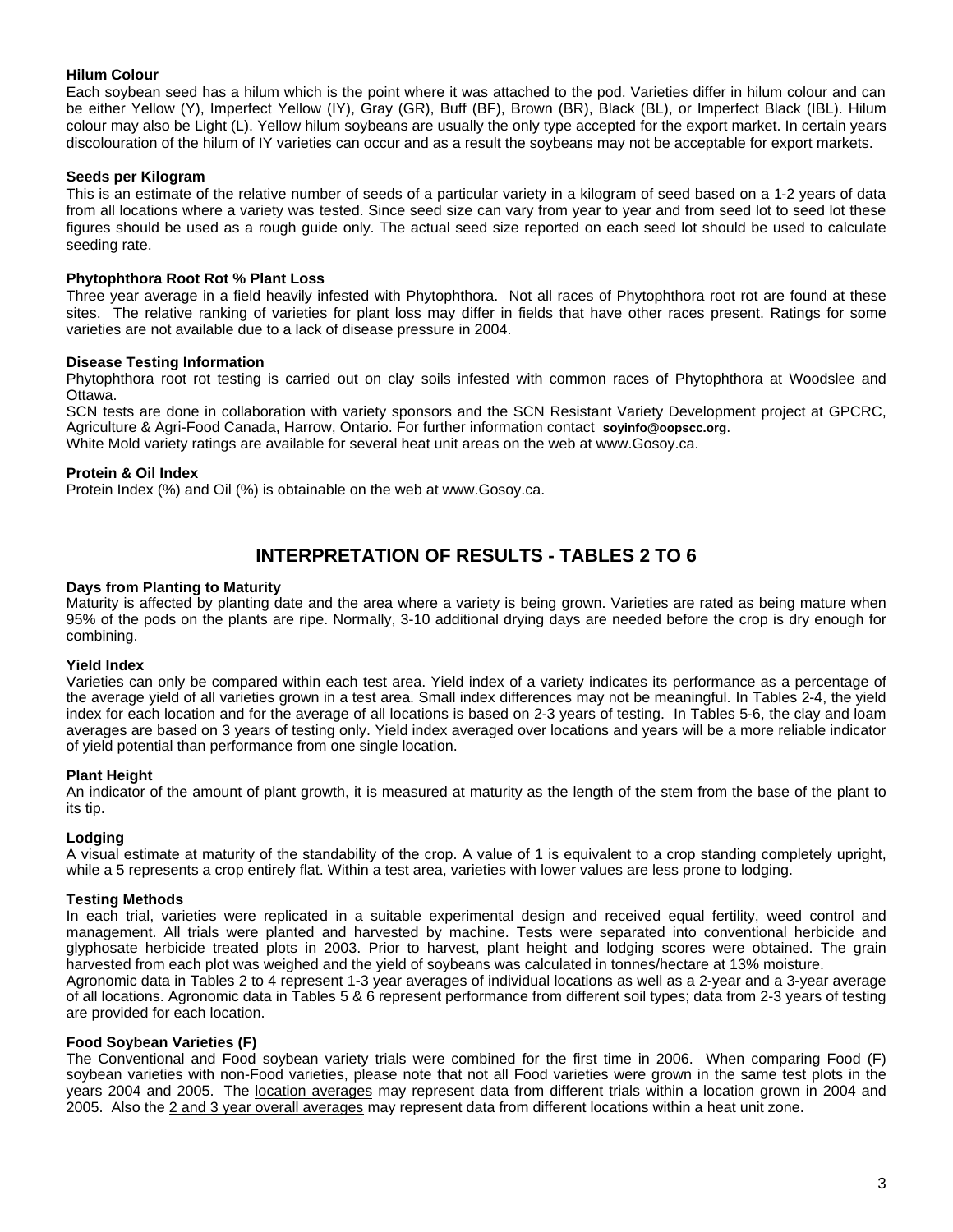# **Table 1. Soybean Variety Performance List and Descriptions**

|                           |                |                  | Heat                   |                 |              | Phytophthora    |      |                                        |
|---------------------------|----------------|------------------|------------------------|-----------------|--------------|-----------------|------|----------------------------------------|
|                           |                | <b>Herbicide</b> | <b>Unit</b>            | Hilum           | <b>Seeds</b> | <b>Root Rot</b> | Seed |                                        |
| Variety                   | <b>Notes</b>   | <b>Reaction</b>  | Grouping Colour per Kg |                 |              | % Plant Loss**  |      | <b>Supply Distributor</b>              |
| <b>DrakoRR</b>            |                | <b>RR</b>        | 2400                   | <b>BR</b>       | 6100         | $11*$           |      | La Coop Fédérée                        |
| 90A01                     |                |                  |                        | IY              | 7000         | $7^*$           |      | Pioneer Hi-Bred Ltd.                   |
| <b>PS 26 RR</b>           |                | <b>RR</b>        |                        | <b>BR</b>       | 6800         | $10*$           |      | <b>Pride Seeds</b>                     |
| 90A07                     |                |                  | 2450                   | Y               | 6500         | na              |      | Pioneer Hi-Bred Ltd.                   |
| S00-Z1                    |                |                  |                        | <b>BR</b>       | 5800         | $10*$           |      | Syngenta Seeds Canada, Inc.            |
| 23005RR                   |                | <b>RR</b>        |                        | <b>IBL</b>      | 6000         | na              |      | <b>Quarry Grain Commodities</b>        |
| OlexRR                    |                | <b>RR</b>        |                        | <b>BR</b>       | 5700         | $9^{\ast}$      |      | La Coop Fédérée                        |
| 25-04R                    |                | <b>RR</b>        | 2500                   | <b>BR</b>       | 5800         | $20*$           |      | DEKALB Monsanto Canada Inc.            |
| 5B008RR                   | 1k             | <b>RR</b>        |                        | <b>BR</b>       | 8200         | $3^*$           |      | Dow AgroSciences Canada Inc.           |
| Montcalm                  |                | <b>RR</b>        |                        | IY              | 6400         | $18*$           |      | SeCan                                  |
| <b>OAC</b> Gretna         |                |                  |                        | IY              | 5700         | $10*$           |      | <b>C&amp;M Seeds</b>                   |
| PRO 25-53                 |                |                  |                        | IY              | 5300         | $14*$           |      | PRO Seeds of Canada                    |
| 25-52R                    | 1 <sub>k</sub> | <b>RR</b>        | 2550                   | <b>BL</b>       | 4800         | na              |      | DEKALB Monsanto Canada Inc.            |
| 90M20                     | 1k             | <b>RR</b>        |                        | IY              | 6200         | 4*              |      | Pioneer Hi-Bred Ltd.                   |
| <b>Belle RR</b>           |                | <b>RR</b>        |                        | <b>BL</b>       | 6000         | $5^*$           |      | SeCan/C&M Seeds                        |
| DKB00-99                  | 1a             | <b>RR</b>        |                        | <b>BR</b>       | 5900         | $11*$           |      | DEKALB Monsanto Canada Inc.            |
| Kamichis                  | F              |                  |                        | IY              | 5800         | na              |      | <b>Hendrick Seeds</b>                  |
| Lotus                     | HP             |                  |                        | IY              | 5500         | na              |      | PRO Seeds of Canada                    |
| OAC 01-26                 | F              |                  |                        | Y               | 5200         | 38              |      | Seed-link Inc.                         |
| OAC Ayton                 |                |                  |                        | <b>BR</b>       | 6400         | $3^*$           |      | C&M Seeds                              |
| OAC Carman                |                |                  |                        | IY              | 5800         | $19*$           |      | C&M Seeds                              |
| Phoenix                   |                | <b>RR</b>        |                        | IY<br><b>BR</b> | 5300         | $6*$            |      | La Coop Fédérée<br>PRO Seeds of Canada |
| <b>PRO 2590R</b><br>90M40 | 1k             | RR               |                        | BL.             | 5800<br>5600 | na<br>$3^*$     |      | Pioneer Hi-Bred Ltd.                   |
| <b>RR Regency</b>         |                | <b>RR</b>        |                        | <b>BR</b>       | 5800         | $19*$           |      | Hyland Seeds, Div. of Thompsons Ltd.   |
| <b>PS 35 RR</b>           |                | <b>RR</b>        |                        | <b>BR</b>       | 5300         | $10*$           |      | <b>Pride Seeds</b>                     |
| <b>PS 36</b>              | 1a             |                  |                        | Υ               | 5400         | $14*$           |      | <b>Pride Seeds</b>                     |
| 0256R                     |                | <b>RR</b>        | 2600                   | <b>BL</b>       | 5700         | na              |      | <b>Advantage Seed Growers</b>          |
| 90M01                     | 1k             | <b>RR</b>        |                        | Y               | 5900         | $5^{\ast}$      |      | Pioneer Hi-Bred Ltd.                   |
| 90M60                     | 1 <sub>c</sub> | <b>RR</b>        |                        | <b>BR</b>       | 5100         | $4^*$           |      | Pioneer Hi-Bred Ltd.                   |
| <b>Banco RR</b>           |                | <b>RR</b>        |                        | <b>BR</b>       | 6200         | $6*$            |      | <b>Advantage Seed Growers</b>          |
| Karlo RR                  |                | <b>RR</b>        |                        | <b>BR</b>       | 4200         | $7^*$           |      | Prograin                               |
| Lanark                    |                | <b>RR</b>        |                        | <b>BF</b>       | 7100         | $10*$           |      | SeCan                                  |
| PRO 26-53                 |                |                  |                        | IY              | 4800         | $5^*$           |      | PRO Seeds of Canada                    |
| <b>PS 46 RR</b>           |                | <b>RR</b>        |                        | <b>BL</b>       | 4900         | $8*$            |      | <b>Pride Seeds</b>                     |
| <b>RD714</b>              | F HP           |                  |                        | IY              | 4800         | na              |      | <b>Hendrick Seeds</b>                  |
| RT0395                    | 1a             | <b>RR</b>        |                        | <b>BL</b>       | 6200         | $17*$           |      | Croplan Genetics/The Agromart Group    |
| 26-02R                    | 1k             | <b>RR</b>        |                        | <b>BL</b>       | 5900         | $6*$            |      | DEKALB Monsanto Canada Inc.            |
| Connor                    |                |                  |                        | Υ               | 5500         | $5^*$           |      | Hyland Seeds, Div. of Thompsons Ltd.   |
| <b>PRO 2615R</b>          | 1 <sub>k</sub> | <b>RR</b>        |                        | IY              | 5200         | na              |      | PRO Seeds of Canada                    |
| 26-54R                    | 1k             | RR               | 2650                   | BL.             | 5800         | $9^{\star}$     |      | DEKALB Monsanto Canada Inc.            |
| <b>ADV Windfall</b>       | F              |                  |                        | IY              | 4900         | $8*$            |      | <b>Advantage Seed Growers</b>          |
| DH 3604                   | F              |                  |                        | Υ               | 12900        | na              |      | <b>Hendrick Seeds</b>                  |
| LynxRR                    |                | <b>RR</b>        |                        | <b>BR</b>       | 6000         | $7^*$           |      | La Coop Fédérée                        |
| OAC Bayfield              |                |                  |                        | <b>BR</b>       | 5100         | 6               |      | SeCan                                  |
| <b>OAC Champion</b>       | F              |                  |                        | IY              | 4900         | $10*$           |      | PRO Seeds of Canada                    |
| <b>PRO 2690R</b>          |                | <b>RR</b>        |                        | <b>BR</b>       | 5000         | $17*$           |      | PRO Seeds of Canada                    |
|                           |                | RR               |                        | <b>BR</b>       | 5100         | $9^{\star}$     |      | Croplan Genetics/The Agromart Group    |
| RT0411                    | 1k             |                  |                        |                 |              |                 |      |                                        |
| RT0541                    | 6              | RR               |                        | <b>GR</b>       | 6100         | $6*$            |      | Croplan Genetics/The Agromart Group    |
| S03-W4                    | 1 <sub>c</sub> |                  |                        | IY              | 5300         | $9^{\star}$     |      | Syngenta Seeds Canada, Inc.            |
| Sierra                    | F              |                  |                        | IY              | 4800         | na              |      | PRO Seeds of Canada                    |
| Venus                     | F HP           |                  |                        | IY              | 4700         | $30*$           |      | PRO Seeds of Canada                    |
| S05-T6                    | 1c             |                  |                        | IY              | 5000         | $3^{\star}$     |      | Syngenta Seeds Canada, Inc.            |
| 27-07R                    |                | <b>RR</b>        | 2700                   | <b>BL</b>       | 5800         | $8^{\star}$     |      | DEKALB Monsanto Canada Inc.            |
| 5B060RR                   | 1k             | RR               |                        | Y               | 6400         | $5^*$           |      | Dow AgroSciences Canada Inc.           |
| 90B73                     |                | <b>RR</b>        |                        | <b>BR</b>       | 5300         | 8               |      | Pioneer Hi-Bred Ltd.                   |
| Auriga                    |                |                  |                        | Y               | 5400         | $5^*$           |      | La Coop Fédérée                        |

**\*\*Phytophthora % Plant Loss** na=less than 2 yrs of data available, \* only 2 yrs of data available.

### **NOTES:**

F - Food Soybean

HP - High Protein

SCN - SCN Resistant

1a, 1c, etc. - Phytophthora resist. genes

**Herbicide Reaction Seed Availability** RR - Roundup Ready **LS** - Limited Supply STS - Sulfonylurea Tolerant NA - Not Available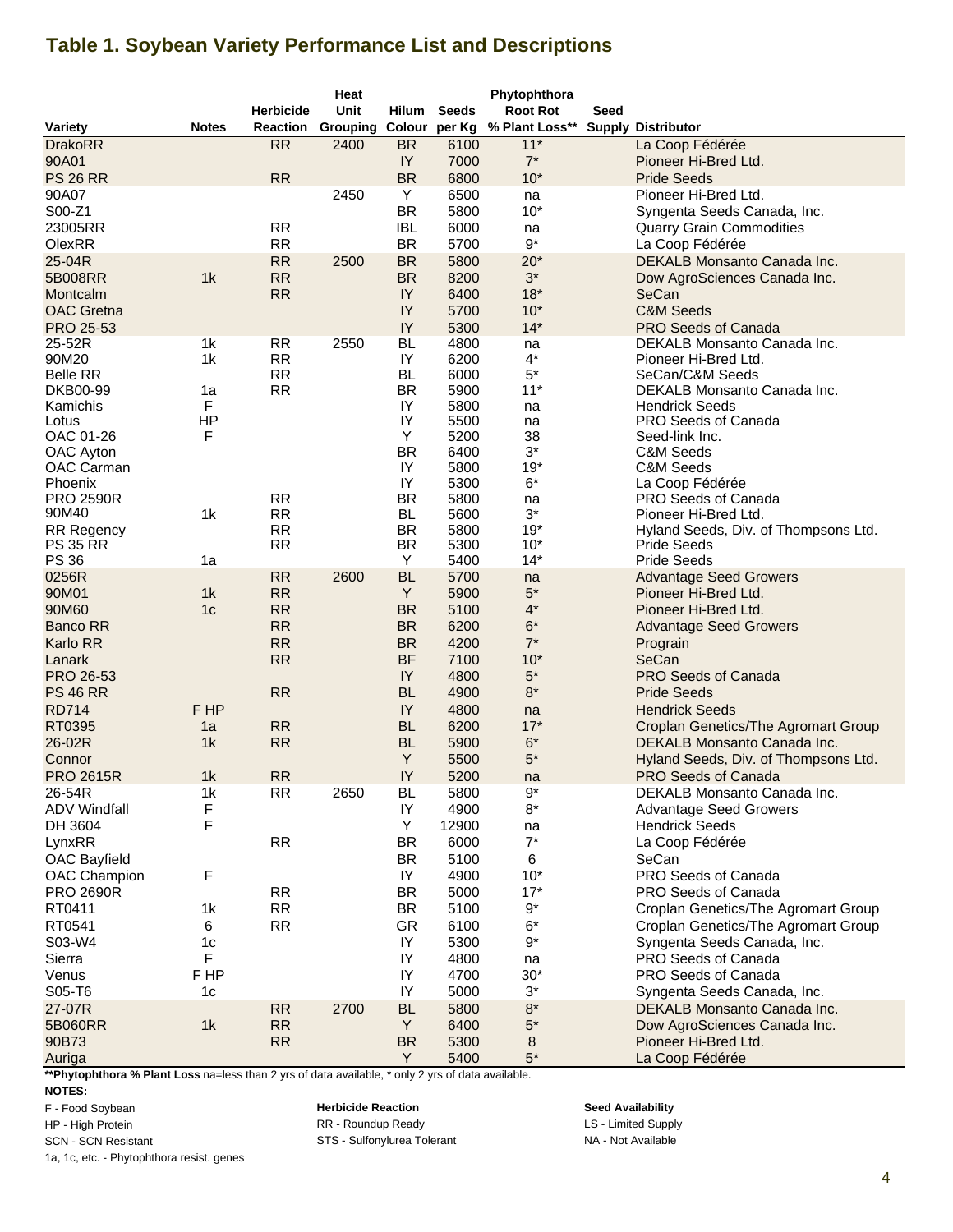# **Table 1. Soybean Variety Performance List and Descriptions (continued)**

|                                 |                   |                  | Heat |           |              | Phytophthora                          |      |                                            |
|---------------------------------|-------------------|------------------|------|-----------|--------------|---------------------------------------|------|--------------------------------------------|
|                                 |                   | <b>Herbicide</b> | Unit | Hilum     | <b>Seeds</b> | <b>Root Rot</b>                       | Seed |                                            |
| Variety                         | <b>Notes</b>      | Reaction         |      |           |              | Grouping Colour per Kg % Plant Loss** |      | <b>Supply Distributor</b>                  |
| CF0703                          | F <sub>1c</sub>   |                  | 2700 | IY        | 4900         | $9*$                                  |      | Country Farm Seeds Ltd.                    |
| CF0804                          | 1 <sub>k</sub>    |                  |      | Υ         | 5800         | $8*$                                  |      | <b>Country Farm Seeds Ltd.</b>             |
| <b>DKB06-52</b>                 | 1k                | <b>RR</b>        |      | <b>BL</b> | 5600         | $5^*$                                 |      | DEKALB Monsanto Canada Inc.                |
| <b>HDC 2701</b>                 | F HP              |                  |      | Y         | 4400         | na                                    |      | Hensall District Co-op Inc                 |
| <b>Joliette RR</b>              |                   | <b>RR</b>        |      | <b>BL</b> | 5700         | $6*$                                  | LS.  | SeCan/AgroCentre Belcan                    |
| Madison                         |                   |                  |      | <b>BR</b> | 5500         | $7^*$                                 |      | Hyland Seeds, Div. of Thompsons Ltd.       |
| <b>OAC Lakeview</b>             |                   |                  |      | Y         | 5400         | $15*$                                 |      | SeCan                                      |
| <b>OAC Raptor</b>               |                   | <b>RR</b>        |      | <b>BR</b> | 5400         | $11*$                                 |      | SeCan                                      |
| <b>OAC Rockwood</b>             |                   | <b>RR</b>        |      | <b>BR</b> | 5800         | na                                    |      | SeCan/AgroCentre Belcan                    |
| <b>PRO 2795R</b>                |                   | <b>RR</b>        |      | <b>BR</b> | 5800         | $7^\star$                             |      | <b>PRO Seeds of Canada</b>                 |
| <b>RR</b> React                 |                   | <b>RR</b>        |      | <b>BR</b> | 6500         | $6*$                                  |      | Hyland Seeds, Div. of Thompsons Ltd.       |
| RT0611                          | 1a                | <b>RR</b>        |      | Y         | 5900         | $4^*$                                 |      | <b>Croplan Genetics/The Agromart Group</b> |
| RT0899                          | 1k                | <b>RR</b>        |      | <b>GR</b> | 5900         | $4^*$                                 |      | <b>Croplan Genetics/The Agromart Group</b> |
| 1633RR                          |                   | RR               | 2750 | <b>BL</b> | 5800         | 11                                    |      | Syngenta Seeds/Advantage Seeds             |
| 27-51R                          | SCN <sub>1k</sub> | <b>RR</b>        |      | GR        | 5700         | $8^{\star}$                           |      | DEKALB Monsanto Canada Inc.                |
| 2702R                           |                   | <b>RR</b>        |      | <b>BL</b> | 5600         | $12*$                                 |      | DEKALB Monsanto Canada Inc.                |
| ADV Renegade RR                 |                   | <b>RR</b>        |      | <b>BR</b> | 5300         | $9^{\star}$                           |      | <b>Advantage Seed Growers</b>              |
| Amasa                           | F                 |                  |      | Y         | 4300         | 10                                    |      | Prograin                                   |
| Dundas                          |                   |                  |      | LBR       | 5900         | $\overline{7}$                        | LS.  | SeCan                                      |
| Enterprise                      |                   |                  |      | IY        | 5600         | na                                    |      | Hyland Seeds, Div. of Thompsons Ltd.       |
| <b>HDC Maitland</b>             | F                 |                  |      | Υ         | 12900        | na                                    |      | Hensall District Co-op Inc                 |
| <b>OAC Wallace</b>              |                   |                  |      | <b>BR</b> | 5100         | 4                                     |      | SeCan                                      |
| <b>PRO 275</b>                  |                   |                  |      | IY        | 5100         | $4^*$                                 |      | PRO Seeds of Canada                        |
| <b>PS 56 RR</b>                 |                   | <b>RR</b>        |      | <b>BR</b> | 6400         | $9^{\star}$                           |      | <b>Pride Seeds</b>                         |
| RR Razor                        |                   | <b>RR</b>        |      | <b>BR</b> | 5200         | 6                                     |      | Hyland Seeds, Div. of Thompsons Ltd.       |
| RT0995                          |                   | <b>RR</b>        |      | <b>BR</b> | 5700         | $12*$                                 |      | Croplan Genetics/The Agromart Group        |
| RT1004                          | 1k                | <b>RR</b>        |      | <b>BR</b> | 6100         | $5*$                                  |      | Croplan Genetics/The Agromart Group        |
| Turbo                           |                   |                  |      | IY        | 4900         | $3^*$                                 |      | Mike Snobelen Farms Ltd.                   |
| <b>ADV Rascal RR</b>            |                   | <b>RR</b>        |      | <b>BL</b> | 5000         | 16                                    |      | <b>Advantage Seed Growers</b>              |
| ADV0405R                        |                   | <b>RR</b>        |      | <b>BL</b> | 6100         | $4^*$                                 |      | <b>Advantage Seed Growers</b>              |
| <b>SK214</b>                    | F                 |                  |      | Y         | 9000         | na                                    |      | DG Global Inc.                             |
| 28-03R                          | 1k                | <b>RR</b>        | 2800 | <b>BL</b> | 5500         | $5^\star$                             |      | DEKALB Monsanto Canada Inc.                |
| 90M91                           | 1k                | <b>RR</b>        |      | <b>BR</b> | 5700         | $5*$                                  |      | Pioneer Hi-Bred Ltd.                       |
| 91M10                           |                   |                  |      | Y         | 5400         | 10                                    |      | Pioneer Hi-Bred Ltd.                       |
| <b>Buster</b>                   |                   |                  |      | <b>BR</b> | 5600         | na                                    |      | Agrocentre Belcan                          |
| <b>CF0903R</b>                  |                   | <b>RR</b>        |      | <b>BL</b> | 6400         | na                                    |      | Country Farm Seeds Ltd.                    |
| <b>HL35</b>                     | HP                |                  |      | <b>BL</b> | 4800         | na                                    |      | Hyland Seeds, Div. of Thompsons Ltd.       |
| Jutra                           | F                 |                  |      | IY        | 5000         | 12                                    |      | <b>PRO Seeds of Canada</b>                 |
| Kaprio RR                       |                   | RR               |      | <b>BR</b> | 4200         | 6                                     |      | <b>PRO Seeds of Canada</b>                 |
| Majesta                         |                   |                  |      | IY        | 5000         | na                                    |      | Prograin                                   |
| Monarch                         |                   |                  |      | <b>BR</b> | 5100         | na                                    |      | <b>PRO Seeds of Canada</b>                 |
| S08-80                          | 1 <sub>c</sub>    |                  |      | IY        | 4900         | 5                                     |      | Syngenta Seeds Canada, Inc.                |
| S <sub>12</sub> -C <sub>2</sub> | 1 <sub>c</sub>    |                  |      | IY        | 5100         | 16                                    |      | Syngenta Seeds Canada, Inc.                |
| <b>ADV108</b>                   | F                 |                  |      | Y         | 4300         | $31*$                                 |      | <b>Advantage Seed Growers</b>              |
| <b>RR Ricochet</b>              |                   | <b>RR</b>        |      | <b>BR</b> | 5600         | 6                                     |      | Hyland Seeds, Div. of Thompsons Ltd.       |
| Vaudreuil RR                    |                   | <b>RR</b>        |      | <b>BL</b> | 6100         | $13*$                                 |      | SeCan/C&M Seeds                            |
| 28-51R                          | SCN <sub>1k</sub> | RR               | 2850 | <b>BL</b> | 6500         | $6^{\star}$                           |      | DEKALB Monsanto Canada Inc.                |
| 91M51                           | 1k                | RR               |      | <b>BF</b> | 6100         | 3                                     |      | Pioneer Hi-Bred Ltd.                       |
| <b>ADV Runaway RR</b>           |                   | <b>RR</b>        |      | BL.       | 6800         | 10                                    |      | <b>Advantage Seed Growers</b>              |
| Athos                           |                   |                  |      | Y         | 5200         | $4^*$                                 |      | La Coop Fédérée                            |
| <b>Belmont</b>                  |                   |                  |      | IY        | 5500         | 6                                     |      | Hyland Seeds, Div. of Thompsons Ltd.       |
| Colby                           |                   |                  |      | Y         | 4800         | $\overline{\mathcal{I}}$              |      | Hyland Seeds, Div. of Thompsons Ltd.       |
| Hudson                          |                   |                  |      | <b>BR</b> | 6600         | 6                                     |      | Hyland Seeds, Div. of Thompsons Ltd.       |
| <b>OAC Prodigy</b>              |                   |                  |      | IY        | 4800         | 6                                     |      | PRO Seeds of Canada                        |
| <b>PRO 2995R</b>                | 1a                | <b>RR</b>        |      | <b>BR</b> | 5400         | 6                                     |      | PRO Seeds of Canada                        |

**\*\*Phytophthora % Plant Loss** na=less than 2 yrs of data available, \* only 2 yrs of data available.

### **NOTES:**

F - Food Soybean

HP - High Protein

1a, 1c, etc. - Phytophthora resist. genes

SCN - SCN Resistant NA - Not Available STS - Sulfonylurea TolerantRR - Roundup Ready **LS** - Limited Supply

**Herbicide Reaction Seed Availability**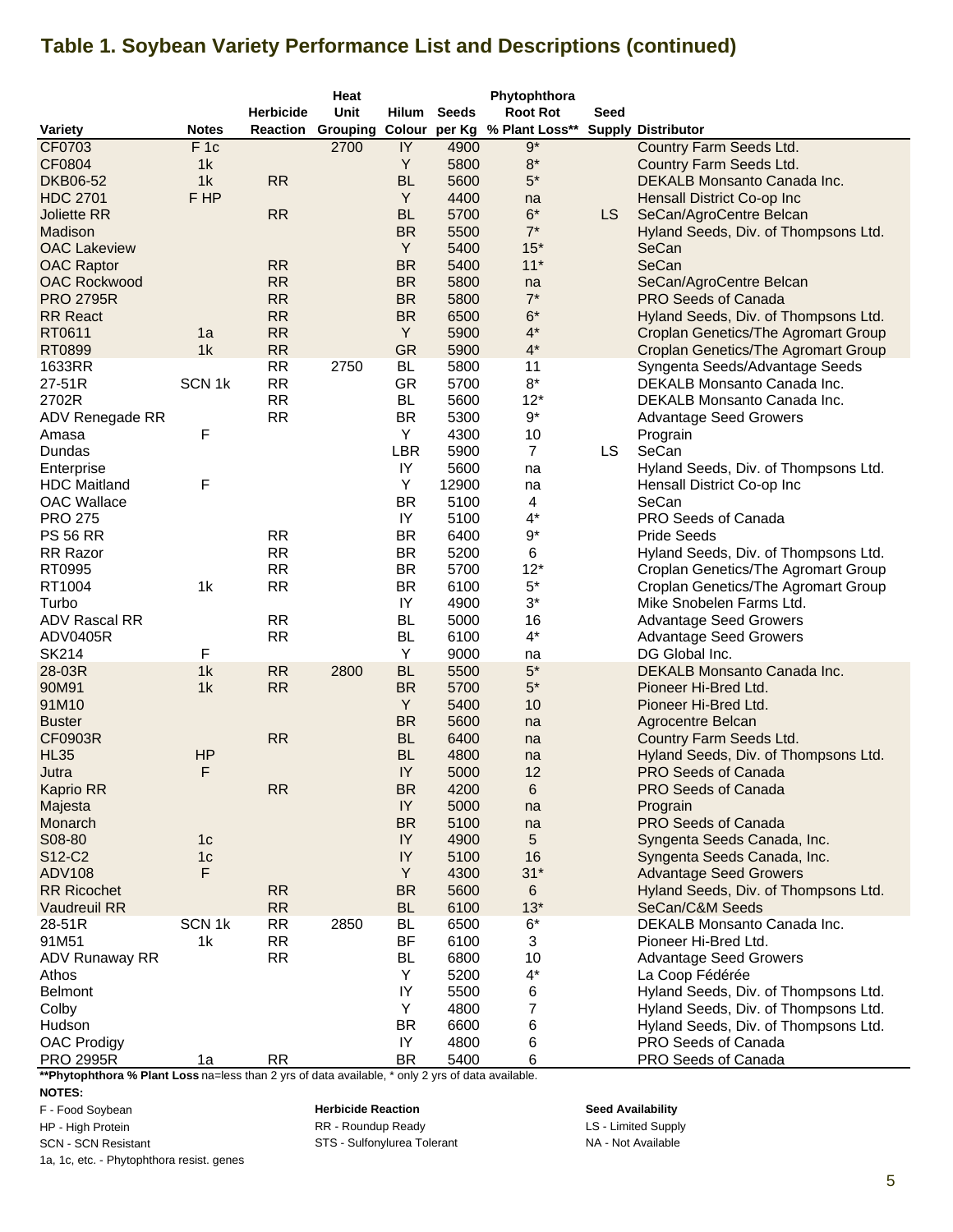# **Table 1. Soybean Variety Performance List and Descriptions (continued)**

|                     |                   |                  | Heat |              |              | Phytophthora                                   |      |                                            |
|---------------------|-------------------|------------------|------|--------------|--------------|------------------------------------------------|------|--------------------------------------------|
|                     |                   | <b>Herbicide</b> | Unit | <b>Hilum</b> | <b>Seeds</b> | <b>Root Rot</b>                                | Seed |                                            |
| <b>Variety</b>      | <b>Notes</b>      |                  |      |              |              | Reaction Grouping Colour per Kg % Plant Loss** |      | <b>Supply Distributor</b>                  |
| <b>PS73</b>         |                   |                  | 2850 | BF           | 5300         | 6                                              |      | <b>Pride Seeds</b>                         |
| <b>PS 76 RR</b>     |                   | <b>RR</b>        |      | <b>BR</b>    | 4800         | 22                                             |      | <b>Pride Seeds</b>                         |
| <b>RCAT Corbett</b> |                   |                  |      | <b>BR</b>    | 4800         | 3                                              |      | SeCan                                      |
| <b>RCAT MatRix</b>  |                   | RR               |      | <b>BL</b>    | 5100         | 8                                              |      | SeCan                                      |
| RT1445              | 1k                | <b>RR</b>        |      | <b>BL</b>    | 6000         | $4^*$                                          |      | Croplan Genetics/The Agromart Group        |
| S12-A5              | 1c, 3a            |                  |      | <b>BR</b>    | 4800         | $\overline{7}$                                 |      | Syngenta Seeds Canada, Inc.                |
| S14-P6              | 1 <sub>c</sub>    |                  |      | Y            | 4300         | na                                             |      | Syngenta Seeds Canada, Inc.                |
| Ventrm              | F                 |                  |      | Y            | 3500         | na                                             |      | <b>AGROMART Processing Company Inc.</b>    |
| 28-52R              | 1k                | RR               |      | <b>BL</b>    | 5900         | 10                                             |      | DEKALB Monsanto Canada Inc.                |
| Arva                | F                 |                  |      | Υ            | 5300         | $27*$                                          |      |                                            |
|                     |                   |                  |      | Y            |              |                                                |      | <b>Advantage Seed Growers</b>              |
| Colin               |                   |                  |      |              | 5200         | 5                                              |      | Hyland Seeds, Div. of Thompsons Ltd.       |
| 29-02R              | 1k                | <b>RR</b>        | 2900 | <b>BR</b>    | 6500         | $6\phantom{1}6$                                |      | DEKALB Monsanto Canada Inc.                |
| 5140RR              | 1k                | <b>RR</b>        |      | <b>BR</b>    | 5700         | 8                                              |      | Dow AgroSciences Canada Inc.               |
| 91B33               | 1k                | <b>RR</b>        |      | <b>BR</b>    | 5900         | 3                                              |      | Pioneer Hi-Bred Ltd.                       |
| 91M30               | 1k                | <b>RR</b>        |      | <b>GR</b>    | 6400         | $15*$                                          |      | Pioneer Hi-Bred Ltd.                       |
| <b>ADV Cadet</b>    | F                 |                  |      | Y            | 4300         | na                                             |      | <b>Advantage Seed Growers</b>              |
| <b>OAC Huron</b>    | F                 |                  |      | Y            | 4500         | 5                                              |      | Huron Commodities Inc.                     |
| <b>PRO 2895R</b>    |                   | <b>RR</b>        |      | IY           | 5500         | 11                                             |      | <b>PRO Seeds of Canada</b>                 |
| <b>Tucker RR</b>    |                   | <b>RR</b>        |      | <b>BL</b>    | 6200         | 8                                              |      | <b>C&amp;M Seeds</b>                       |
| 91M70               | 1k                | <b>RR</b>        |      | <b>BR</b>    | 6900         | $9*$                                           |      | Pioneer Hi-Bred Ltd.                       |
| <b>PS78</b>         | F                 |                  |      | Y            | 5400         | 9                                              |      | <b>Pride Seeds</b>                         |
| <b>RC1703</b>       | 1k                | <b>RR</b>        |      | Y            | 5400         | $10*$                                          |      | <b>Croplan Genetics/The Agromart Group</b> |
| <b>RT1784A</b>      | 1k                | <b>RR</b>        |      | <b>BR</b>    | 5800         | $4^*$                                          |      | Croplan Genetics/The Agromart Group        |
| 91M60               | 1 <sub>c</sub>    | <b>RR</b>        | 2950 | <b>BL</b>    | 6400         | $3^*$                                          |      | Pioneer Hi-Bred Ltd.                       |
| 91M91               | SCN <sub>1k</sub> | <b>RR</b>        |      | <b>BR</b>    | 6500         | $6*$                                           |      | Pioneer Hi-Bred Ltd.                       |
| AG1901              | 1k                | <b>RR</b>        |      | <b>BL</b>    | 6800         | 3                                              |      | DEKALB Monsanto Canada Inc.                |
| <b>FS2950R</b>      |                   | <b>RR</b>        |      | <b>GR</b>    | 5400         | 5                                              |      | SeCan                                      |
| <b>HDC 1600T</b>    | F                 |                  |      | Y            | 5200         | na                                             |      | Hensall District Co-op Inc                 |
| Katrina             |                   |                  |      | IY           | 5100         |                                                |      | PRO Seeds of Canada                        |
|                     |                   | <b>RR</b>        |      | <b>BL</b>    |              | 5                                              |      |                                            |
| PRO 29RSCN          | SCN <sub>1k</sub> |                  |      |              | 6500         | 3                                              |      | PRO Seeds of Canada                        |
| RC1820              | 1k                | <b>RR</b>        |      | IBL.         | 6500         | $5*$                                           |      | Croplan Genetics/The Agromart Group        |
| <b>RS1498</b>       |                   |                  |      | <b>BR</b>    | 5800         | na                                             |      | Country Farm Seeds Ltd.                    |
| RT1992              |                   | RR               |      | LBR          | 6200         | $5*$                                           |      | Croplan Genetics/The Agromart Group        |
| S18-Y4              | SCN <sub>1c</sub> |                  |      | Υ            | 5500         | $2^*$                                          |      | Syngenta Seeds Canada, Inc.                |
| Irwin               | F                 |                  |      | Υ            | 5200         | na                                             |      | <b>AGROMART Processing Company Inc.</b>    |
| <b>PRO 2915R</b>    |                   | <b>RR</b>        |      | <b>BL</b>    | 6000         | na                                             |      | PRO Seeds of Canada                        |
| <b>RR Rochester</b> |                   | <b>RR</b>        |      | <b>BR</b>    | 6100         | 5                                              |      | Hyland Seeds, Div. of Thompsons Ltd.       |
| S19-K8              | 1 <sub>c</sub>    |                  |      | Y            | 5400         | 4*                                             |      | Syngenta Seeds Canada, Inc.                |
| 92M02               | 1k                | <b>RR</b>        | 3000 | <b>BR</b>    | 6200         | $7^*$                                          |      | Pioneer Hi-Bred Ltd.                       |
| 92M10               | 1 <sub>c</sub>    |                  |      | Υ            | 6700         | 4                                              |      | Pioneer Hi-Bred Ltd.                       |
| Leo                 | F                 |                  |      | Y            | 3900         | na                                             |      | <b>PRO Seeds of Canada</b>                 |
| <b>RCAT MiRRa</b>   |                   | <b>RR</b>        |      | IY           | 5900         | $\overline{2}$                                 |      | SeCan                                      |
| <b>RS199RR</b>      | 1k                | RR               |      | B            | 6600         | $\overline{4}$                                 |      | Country Farm Seeds Ltd.                    |
| S 19-90             | 1 <sub>c</sub>    |                  |      | <b>GR</b>    | 5500         | na                                             |      | Syngenta Seeds Canada, Inc.                |
| S20-F8              | 1 <sub>c</sub>    |                  |      | Y            | 5900         | na                                             |      | Syngenta Seeds Canada, Inc.                |
| <b>SG1911NRR</b>    | <b>SCN</b>        | <b>RR</b>        |      | <b>IBL</b>   | 5700         | 6                                              |      | <b>Pride Seeds</b>                         |
| Sherwin             | <b>SCN</b>        |                  |      | Y            | 5200         | 4                                              |      | Hyland Seeds, Div. of Thompsons Ltd.       |
| 30-07R              | SCN <sub>1k</sub> | RR               |      | <b>IBL</b>   | 6400         | 4                                              |      | DEKALB Monsanto Canada Inc.                |
| <b>RR Respond</b>   | <b>SCN</b>        | <b>RR</b>        |      | <b>BL</b>    | 6700         | 4                                              |      | Hyland Seeds, Div. of Thompsons Ltd.       |
| 30-06R              | 1k                | <b>RR</b>        | 3050 | BL           | 6400         |                                                |      | DEKALB Monsanto Canada Inc.                |
| Claremont           |                   |                  |      | Y            |              | 6                                              |      |                                            |
|                     |                   |                  |      |              | 5100         | 3                                              |      | Hyland Seeds, Div. of Thompsons Ltd.       |
| Inwoodvinton        | FHP <sub>1k</sub> |                  |      | Y            | 5400         | 6                                              |      | Inwood Seed & Grain Ltd.                   |
| OAC Kent            |                   |                  |      | Y            | 4900         | 7                                              |      | SeCan                                      |
| <b>PRO 3095R</b>    | 1k                | RR               |      | IY           | 6600         | 7                                              |      | PRO Seeds of Canada                        |
| RC2220              | 1k                | <b>RR</b>        |      | LBR          | 6800         | $5*$                                           |      | Croplan Genetics/The Agromart Group        |
| <b>RCAT Harwich</b> |                   |                  |      | Y            | 6500         | 3                                              |      | SeCan                                      |

**\*\*Phytophthora % Plant Loss** na=less than 2 yrs of data available, \* only 2 yrs of data available.

**NOTES:**

F - Food Soybean

HP - High Protein

1a, 1c, etc. - Phytophthora resist. genes

SCN - SCN Resistant NA - Not Available STS - Sulfonylurea Tolerant**Herbicide Reaction Seed Availability** RR - Roundup Ready **Ready LS** - Limited Supply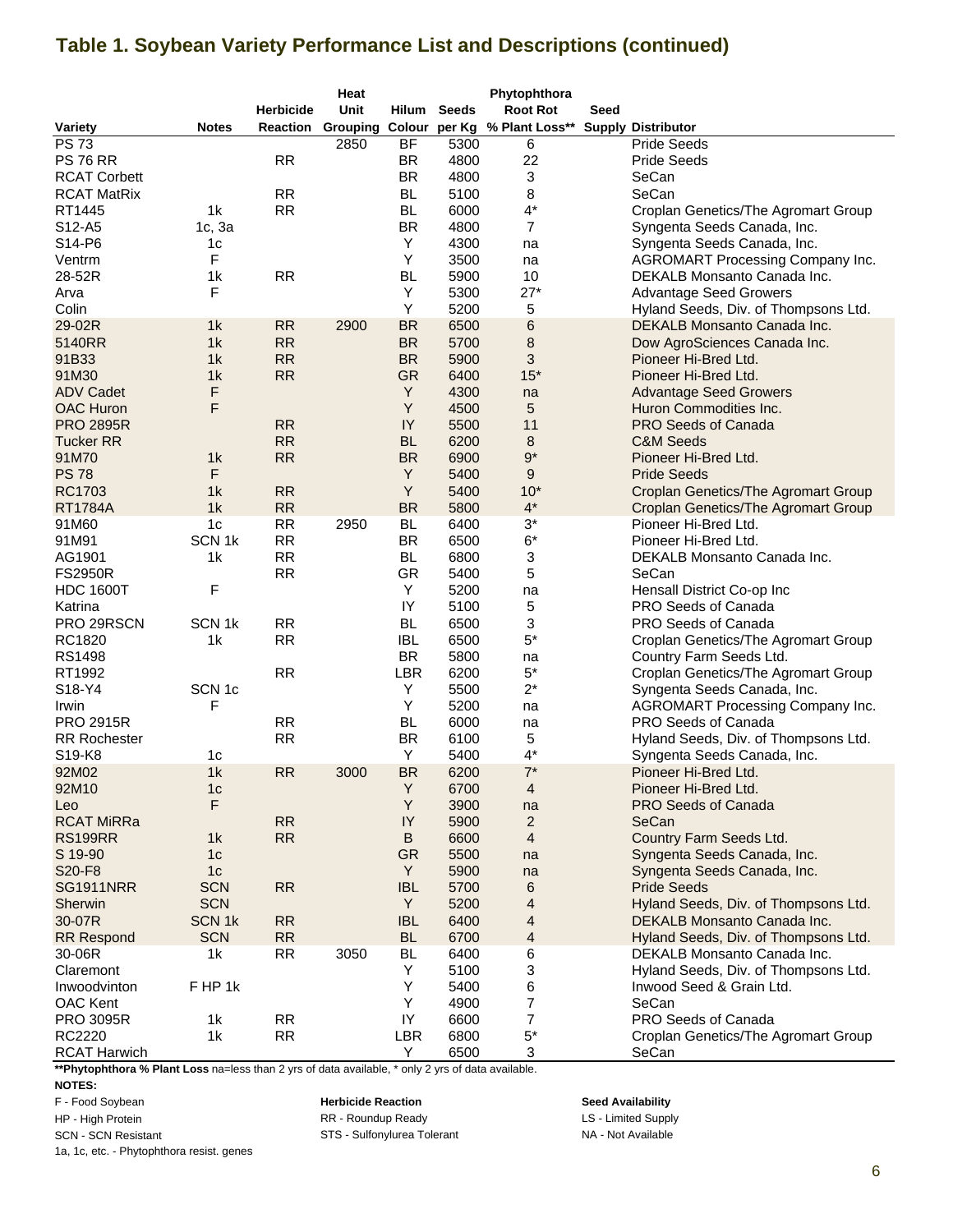# **Table 1. Soybean Variety Performance List and Descriptions (continued)**

|                       |                   |                  | Heat     |            |              | Phytophthora    |           |                                      |
|-----------------------|-------------------|------------------|----------|------------|--------------|-----------------|-----------|--------------------------------------|
|                       |                   | <b>Herbicide</b> | Unit     | Hilum      | <b>Seeds</b> | <b>Root Rot</b> | Seed      |                                      |
| Variety               | <b>Notes</b>      | <b>Reaction</b>  | Grouping | Colour     | per Kg       | % Plant Loss**  |           | <b>Supply Distributor</b>            |
| <b>RCAT Pinehurst</b> | F                 |                  | 3050     | Υ          | 6000         | 5               |           | SeCan                                |
| <b>RS2297C</b>        | SCN <sub>1k</sub> |                  |          | <b>IBL</b> | 5900         | na              |           | Country Farm Seeds Ltd.              |
| Sinclair              | <b>SCN</b>        |                  |          | <b>BL</b>  | 5100         | 5               |           | Hyland Seeds, Div. of Thompsons Ltd. |
| Carter                |                   |                  |          | Υ          | 6200         | 5               |           | Hyland Seeds, Div. of Thompsons Ltd. |
| X790P                 | F HP              |                  |          | Y          | 4300         | na              |           | Hensall District Co-op Inc           |
| 5211RR                | 1 <sub>k</sub>    | <b>RR</b>        | 3100     | <b>BL</b>  | 7000         | 6               |           | Dow AgroSciences Canada Inc.         |
| 92B38                 |                   | <b>RR</b>        |          | <b>BR</b>  | 6100         | 12              |           | Pioneer Hi-Bred Ltd.                 |
| 92M33                 | <b>SCN</b>        | <b>RR</b>        |          | <b>BR</b>  | 6400         | $6*$            |           | Pioneer Hi-Bred Ltd.                 |
| Harovinton            | F                 |                  |          | Y          |              |                 |           |                                      |
|                       |                   |                  |          |            | 4500         | na              |           | Maple Leaf Foods Inc                 |
| <b>RR Krypton</b>     | SCN <sub>1c</sub> | <b>RR</b>        |          | <b>BL</b>  | 7000         | 6               |           | Maizex Seeds Inc.                    |
| RR Oxygen             |                   | <b>RR</b>        |          | <b>BL</b>  | 6600         | 10              |           | Maizex Seeds Inc.                    |
| <b>RR Rodney</b>      |                   | <b>RR</b>        |          | <b>BL</b>  | 6500         | $\overline{2}$  |           | Hyland Seeds, Div. of Thompsons Ltd. |
| RT2333                | 1a                | <b>RR</b>        |          | <b>BF</b>  | 6900         | $9^*$           |           | Croplan Genetics/The Agromart Group  |
| <b>TSURU</b>          | F HP              |                  |          | Y          | 4400         | na              |           | SG Ceresco, Inc.                     |
| 92M52                 | SCN <sub>1k</sub> | <b>RR</b>        |          | <b>BL</b>  | 6200         | $9^*$           |           | Pioneer Hi-Bred Ltd.                 |
| 92M61                 | <b>SCN</b>        | RR               |          | <b>BF</b>  | 7200         | $7^*$           |           | Pioneer Hi-Bred Ltd.                 |
| Clancy                |                   |                  |          | Y          | 5500         | 17              |           | Hyland Seeds, Div. of Thompsons Ltd. |
| 31-04R                | SCN <sub>1c</sub> | RR               | 3150     | <b>BL</b>  | 6800         | 3               |           | DEKALB Monsanto Canada Inc.          |
| 31-52R                | <b>SCN</b>        | <b>RR</b>        |          | BL         | 6400         | na              |           | DEKALB Monsanto Canada Inc.          |
| 92M74                 | SCN <sub>1c</sub> | <b>RR</b>        |          | <b>BR</b>  | 6100         | $9^{\star}$     |           | Pioneer Hi-Bred Ltd.                 |
| <b>ADV Rescuer RR</b> | 1 <sub>k</sub>    | <b>RR</b>        |          | <b>BL</b>  | 6000         | 4               |           | <b>Advantage Seed Growers</b>        |
| PRO 30-05             | F                 |                  |          | IY         | 5200         | 7               |           | PRO Seeds of Canada                  |
| <b>PRO 3195R</b>      |                   | <b>RR</b>        |          | <b>BR</b>  | 6300         | 15              |           | PRO Seeds of Canada                  |
| <b>PS 88 RR</b>       |                   | <b>RR</b>        |          | <b>BL</b>  | 6400         | $8^{\star}$     |           | <b>Pride Seeds</b>                   |
| RCAT 22R1             |                   | <b>RR</b>        |          | <b>BL</b>  | 6400         | $\overline{7}$  | LS.       | SeCan                                |
| <b>RCAT Dover</b>     |                   |                  |          | <b>BL</b>  | 7000         | na              | <b>LS</b> | SeCan                                |
| <b>RR Renwick</b>     |                   | <b>RR</b>        |          | <b>BL</b>  | 6400         | $\overline{7}$  |           | Hyland Seeds, Div. of Thompsons Ltd. |
| RS2595                | 1 <sub>k</sub>    |                  |          | <b>BL</b>  | 6500         | na              |           | Country Farm Seeds Ltd.              |
| RT2442                | 1k                | <b>RR</b>        | 3150     | <b>IBL</b> | 6600         | $2^*$           |           | Croplan Genetics/The Agromart Group  |
| S25-D3                | 1 <sub>c</sub>    |                  |          | Υ          | 4800         | na              |           | Syngenta Seeds Canada, Inc.          |
| 92M70                 | <b>SCN</b>        | <b>RR</b>        |          | <b>BF</b>  | 7400         | 6               |           | Pioneer Hi-Bred Ltd.                 |
| <b>HL 97</b>          | F                 |                  |          | Υ          | 4800         | na              |           | Hyland Seeds, Div. of Thompsons Ltd. |
| 32-04R                | SCN <sub>1c</sub> | <b>RR</b>        | 3200     | <b>BL</b>  | 6600         | $12*$           |           | DEKALB Monsanto Canada Inc.          |
| 92M72                 | 1k                |                  |          | <b>BL</b>  | 6200         | 5               |           | Pioneer Hi-Bred Ltd.                 |
| 92M75                 | <b>SCN1k</b>      | <b>RR</b>        |          | <b>BL</b>  | 5800         | $8^{\star}$     |           | Pioneer Hi-Bred Ltd.                 |
| Adam                  | FHP <sub>1k</sub> |                  |          | IY         | 5000         | $5^{\star}$     |           | Inwood Seed & Grain Ltd.             |
| <b>ADV Roar</b>       |                   | <b>RR</b>        |          | <b>BR</b>  | 6800         | $5^\star$       |           | <b>Advantage Seed Growers</b>        |
| <b>ADV Rocket RR</b>  |                   | <b>RR</b>        |          | <b>BR</b>  | 7100         | 6               |           | <b>Advantage Seed Growers</b>        |
| CF2603RN              | SCN 1c            | <b>RR</b>        |          | <b>BL</b>  | 6600         | 5               |           | Country Farm Seeds Ltd.              |
| <b>ISG2800F</b>       | HP                |                  |          | <b>BL</b>  | 5200         | na              |           | Inwood Seed & Grain Ltd.             |
| Natto 3               | F.                |                  |          | Y          | 13200        | na              |           | Agworks Inc.                         |
| <b>RCAT Ruthven</b>   | <b>SCN</b>        |                  |          | Y          | 7100         | $\overline{7}$  |           | SeCan                                |
| RT2533                |                   | <b>RR</b>        |          | <b>IBL</b> | 5800         | $12*$           |           | Croplan Genetics/The Agromart Group  |
| <b>SC Starfield</b>   |                   |                  |          | Y          | 6400         | 14              |           | SeCan                                |
| 32-03R                | SCN <sub>1c</sub> | <b>RR</b>        | 3250     | <b>BL</b>  | 7700         | 3               |           | DEKALB Monsanto Canada Inc.          |
| 32-51R                | SCN <sub>1a</sub> | <b>RR</b>        |          | BL         | 6600         | $13*$           |           | DEKALB Monsanto Canada Inc.          |
| 32-52R                | SCN <sub>1k</sub> | <b>RR</b>        |          | <b>IBL</b> | 6200         | $6*$            |           | DEKALB Monsanto Canada Inc.          |
| 5N262RR               | <b>SCN</b>        | <b>RR</b>        |          | BL         | 6100         | 5               |           | Dow AgroSciences Canada Inc.         |
| 92M91                 | 1 <sub>k</sub>    | <b>RR</b>        |          | <b>BL</b>  | 6400         | 3               |           | Pioneer Hi-Bred Ltd.                 |
| <b>PS 96 NRR</b>      | <b>SCN</b>        | <b>RR</b>        |          | <b>IBL</b> | 6300         | 13              |           | <b>Pride Seeds</b>                   |
| RC2723                | 1c                | <b>RR</b>        |          | <b>IBL</b> | 7000         | $5*$            |           | Croplan Genetics/The Agromart Group  |
| <b>RR Lithium</b>     | SCN <sub>1c</sub> | <b>RR</b>        |          | <b>IBL</b> | 7000         | 5               |           | Maizex Seeds Inc.                    |
| 93M13                 | SCN <sub>1k</sub> | <b>RR</b>        | 3300     | <b>BL</b>  | 6100         | $7^*$           |           | Pioneer Hi-Bred Ltd.                 |
| RC2832                |                   | <b>RR</b>        |          | <b>BL</b>  | 6800         | $12*$           |           | Croplan Genetics/The Agromart Group  |
| <b>RC2906</b>         | 1k                | RR               |          | <b>IBL</b> | 7200         | $4^{\star}$     |           | Croplan Genetics/The Agromart Group  |
| RC3125                | 1 <sub>k</sub>    | <b>RR</b>        | 3350     | <b>IBL</b> | 6000         | $7^*$           |           | Croplan Genetics/The Agromart Group  |

\*\*Phytophthora % Plant Lossna=less than 2 yrs of data available, \* only 2 yrs of data available.

F - Food Soybean HP - High Protein SCN - SCN Resistant

1a, 1c, etc. - Phytophthora resist. genes

**Herbicide Reaction** RR - Roundup Ready STS - Sulfonylurea Toleran

**Seed Availability** LS - Limited Supply NA - Not Available

**NOTES:**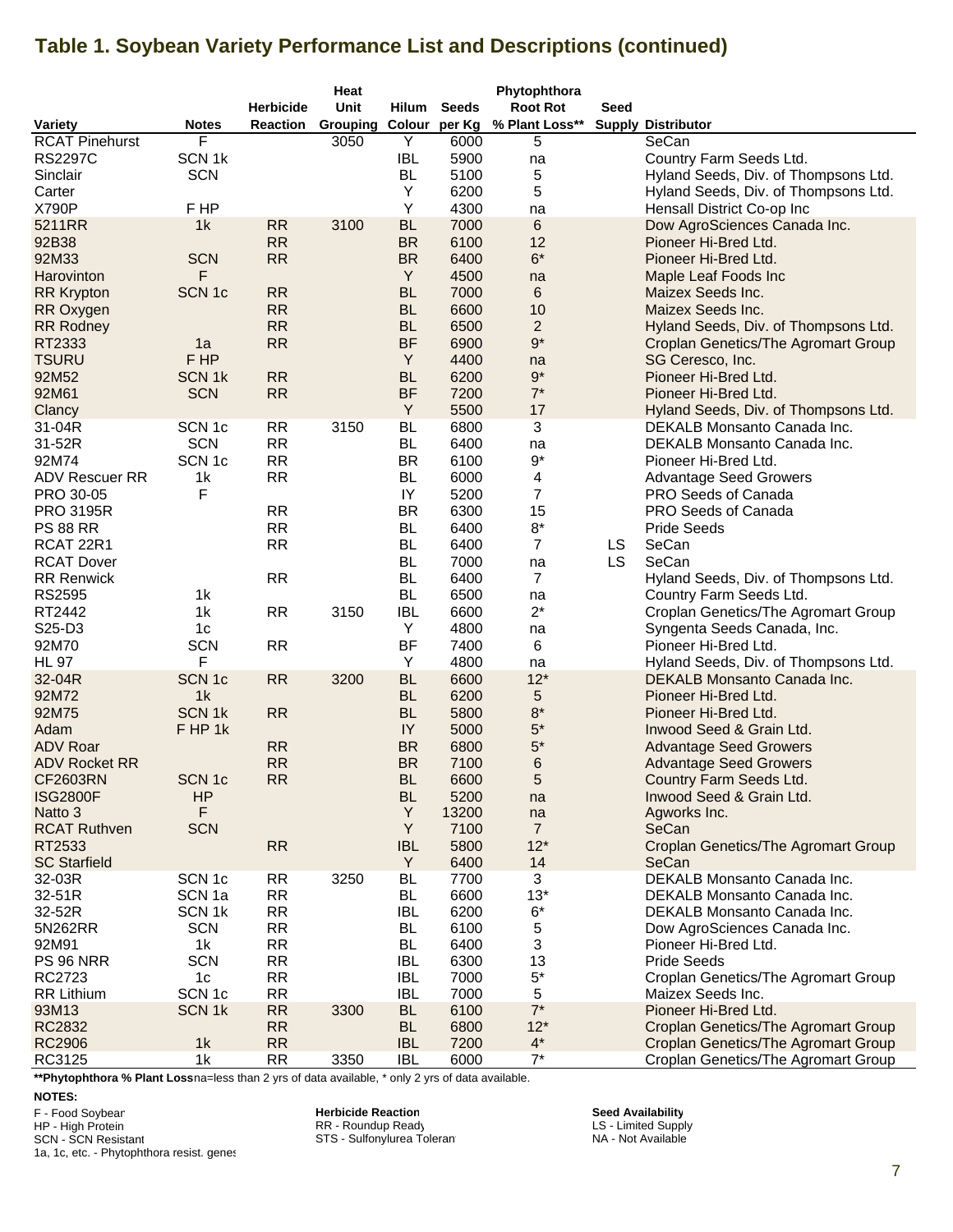## **TEST LOCATIONS & SOIL TYPES - 2006 TRIALS**

|                    |       |                  |                  | Row   | Seeding    |                                |
|--------------------|-------|------------------|------------------|-------|------------|--------------------------------|
|                    |       | <b>Heat Unit</b> |                  | Width | Rate       |                                |
| Location           | Table | Rating           | <b>Soil Type</b> | (cm)  | (plant/ac) | Co-operator                    |
| Dundalk            | 2     | 2400             | silt loam        | 35    | 200,000    | Ed Jack                        |
| Renfrew            | 2     | 2500             | clay             | 20    | 200,000    | Larry Reaburn                  |
| Elora              | 2&8&3 | 2550             | silt loam        | 35    | 200,000    | <b>OAC</b>                     |
| Ottawa             | 3     | 2650             | clay loam        | 40    | 200,000    | Research Centre, AAFC, Ottawa  |
| <b>Brussels</b>    | 3     | 2650             | loam             | 38    | 200,000    | <b>Peel Farms</b>              |
| Winchester         | 3 & 4 | 2825             | clay loam        | 35    | 200,000    | Kemptville Campus, U of Guelph |
| St. Paul's         | 4     | 2900             | clay loam        | 35    | 200,000    | <b>Bernard Murray</b>          |
| Woodstock          | 4     | 2700             | clay loam        | 35    | 200,000    | <b>Bob Hart</b>                |
| Exeter             | 4     | 2800             | clay loam        | 35    | 200,000    | <b>Bill Essery</b>             |
| <b>Talbotville</b> | 5     | 2900             | clay loam        | 35    | 200,000    | Tom Oegema                     |
| Ridgetown          | 5     | 3250             | clay loam        | 43    | 160,000    | Ridgetown Campus, U of Guelph  |
| Inwood             | 5     | 3050             | clay             | 43    | 200,000    | <b>Tom Lassaline</b>           |
| Palmyra            | 5     | 3100             | clay             | 43    | 200,000    | <b>Chris Quinton</b>           |
| Merlin             | 6     | 3300             | clay             | 43    | 200,000    | <b>Grant Guy</b>               |
| Woodslee           | 6     | 3400             | clay             | 46    | 200,000    | Research Centre, AAFC, Harrow  |
| Chatham            | 6     | 3300             | clay loam        | 43    | 160,000    | Stan Wonnacott                 |
| Malden             | 6     | 3500             | clay loam        | 46    | 185,000    | Research Centre, AAFC, Harrow  |

## **TABLE 2.1 AGRONOMIC DATA AT 2300-2500 HEAT UNIT AREAS (RR VARIETY TEST)**

|                      | <b>Days</b>   |                |              | <b>Plant</b>   | Lodging        |         |                 |               |            |
|----------------------|---------------|----------------|--------------|----------------|----------------|---------|-----------------|---------------|------------|
|                      | to            | <b>Dundalk</b> | <b>Elora</b> |                | <b>Renfrew</b> | Average |                 | <b>Height</b> | 1=standing |
| <b>Variety</b>       | <b>Mature</b> | 2yr            | 2yr          | 3yr            | 1yr            | 2yr     | 3yr             | (cm)          | $5 = flat$ |
| <b>DrakoRR</b>       | 100           | 96             | 101          | 98             | 102            | 100     | 98              | 76            | 1.2        |
| <b>PS 26 RR</b>      | 101           | 97             | 81           | 84             | 97             | 87      | 90              | 70            | 1.1        |
| <b>Montcalm</b>      | 102           | 106            | 102          | 105            | 97             | 101     | 104             | 79            | 1.0        |
| 25-04R               | 105           | 102            | 112          | 109            | 107            | 110     | 106             | 80            | 1.1        |
| <b>RR Regency</b>    | 105           | 104            | 105          | 108            | 96             | 102     | 105             | 79            | 1.1        |
| 5B008RR              | 106           | 93             | 92           | 94             | 95             | 93      | 94              | 78            | 1.0        |
| <b>OlexRR</b>        | 108           | 102            | 102          | 103            | 105            | 103     | 103             | 79            | 1.0        |
| 90M01                | 110           | $\sim$         | 106          | $\blacksquare$ | 100            | 105     | $\qquad \qquad$ | 77            | 1.0        |
| Average yield (T/ha) |               | 3.14           | 3.17         | 3.20           | 2.66           | 2.86    | 3.09            |               |            |
| (bu/ac)              |               | 46.6           | 47.0         | 47.4           | 39.4           | 42.4    | 45.8            |               |            |

## **TABLE 2.2 AGRONOMIC DATA AT 2300-2500 HEAT UNIT AREAS (CONV/FOOD VARIETY TEST)**

|                      | <b>Days</b>   |                | Yield Index (%) |                | <b>Plant</b>   | Lodging |                |                   |            |
|----------------------|---------------|----------------|-----------------|----------------|----------------|---------|----------------|-------------------|------------|
| to                   |               | <b>Dundalk</b> | <b>Elora</b>    |                | <b>Renfrew</b> | Average |                | <b>Height</b>     | 1=standing |
| Variety              | <b>Mature</b> | 2yr            | 2yr             | 3yr            | 1yr            | 2yr     | 3yr            | (c <sub>m</sub> ) | $5 = flat$ |
| 90A01                | 98            | 88             | 80              | 83             | 81             | 83      | 84             | 65                | 1.0        |
| S00-Z1               | 102           | $- -$          | 99              | $\blacksquare$ | 83             | 94      | $\blacksquare$ | 75                | 1.0        |
| <b>OAC Carman</b>    | 106           | 99             | 101             | 101            | 102            | 101     | 100            | 85                | 1.3        |
| <b>PRO 25-53</b>     | 107           | 109            | 105             | 104            | 108            | 109     | 106            | 83                | 1.4        |
| <b>OAC</b> Gretna    | 108           | 87             | 98              | 96             | 108            | 97      | 94             | 78                | 1.1        |
| <b>Phoenix</b>       | 108           | 107            | 109             | 107            | 114            | 108     | 107            | 75                | 1.1        |
| OAC Ayton            | 109           | 110            | 107             | 109            | 103            | 107     | 108            | 75                | 1.3        |
| Average yield (T/ha) |               | 3.22           | 3.46            | 3.41           | 2.83           | 3.09    | 3.26           |                   |            |
| (bu/ac)              |               | 47.7           | 51.3            | 50.6           | 42.0           | 45.8    | 48.4           |                   |            |

Notes: Dundalk 2 yr average includes data from 2004 and 2005 trials only. Renfrew 1 yr average includes data from 2005 trials only.

### 2004 2005 -- 2004 2005 2006 -- 2005 -- Elora Renfrew **Testing Locations: Table 2** Dundalk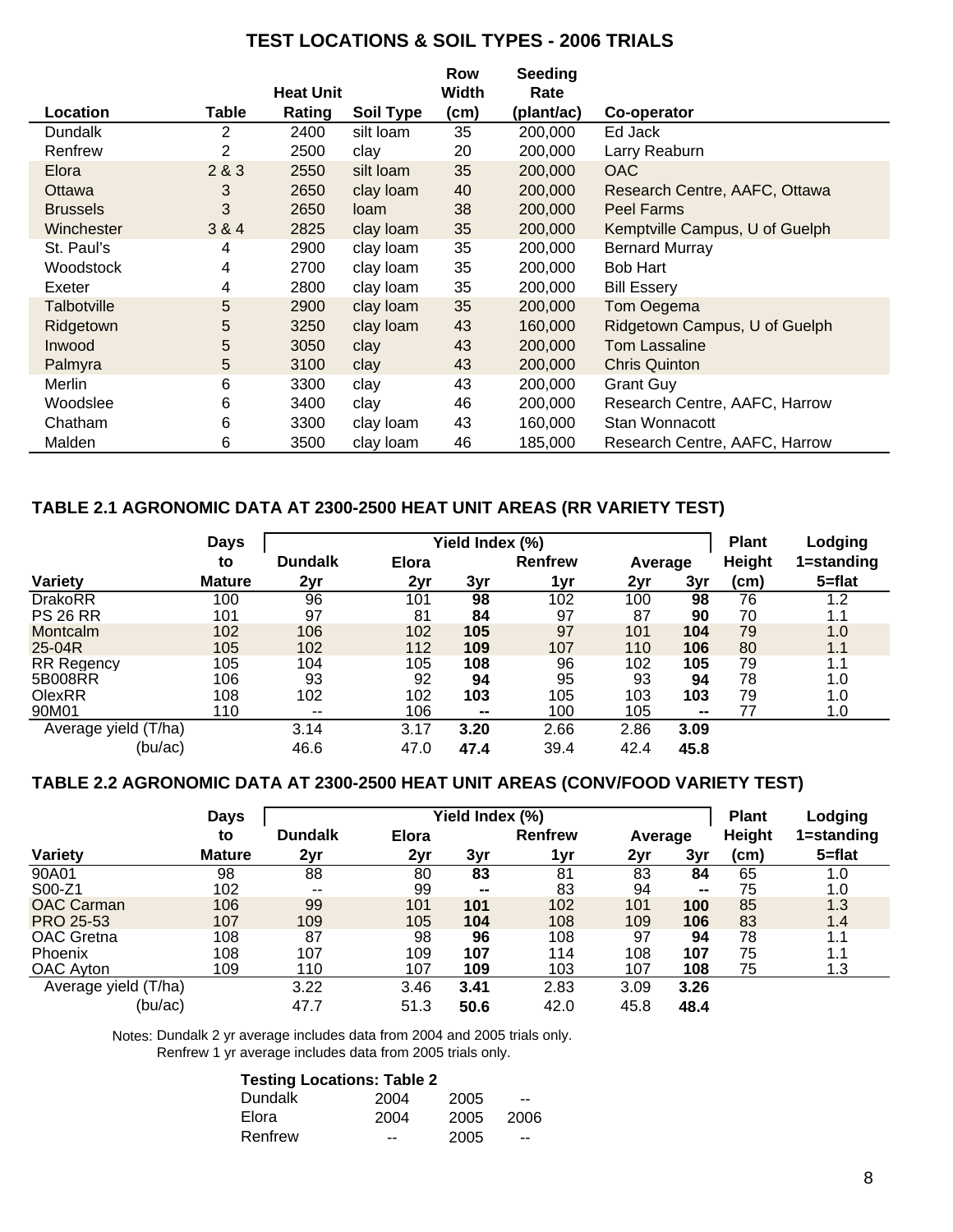### **Days Plant Lodging Yield Index (%)** to Brussels Elora Ottawa Winchester Average Height 1=standing **Variety Mature 2yr 2yr 3yr 2yr 3yr 2yr 3yr 2yr 3yr (cm) 5=flat** PS 35 RR 107 88 91 **95** 89 **91** 91 **95** 90 **93** 99 1.8 90M20 107 87 92 **92** 103 **99** 91 **89** 93 **92** 86 1.4 90M01 108 -- 89 **--** 101 **--** 94 **--** 94 **--** 87 1.8 Belle RR 108 -- 91 **--** 100 **--** 94 **--** 94 **--** 87 1.6 DKB00-99 108 99 98 **100** 90 **94** 101 **105** 97 **100** 105 2.1 26-02R 109 98 94 **99** 90 **93** 90 **93** 93 **96** 98 1.8 RT0411 109 -- 91 **--** 97 **--** 100 **--** 96 **--** 92 1.1 Banco RR 109 98 96 **96** 92 **93** 96 **93** 95 **95** 99 2.3 PS 46 RR 110 102 101 **103** 98 **101** 102 **107** 101 **104** 90 1.2 RT0395 111 102 101 **101** 105 **104** 107 **106** 104 **103** 105 1.6 26-54R 111 -- 96 **--** 96 **--** 101 **--** 98 **--** 97 1.7 RR React 111 102 108 **108** 103 **104** 107 **104** 105 **105** 97 1.7 PRO 2690R 112 97 95 **99** 94 **95** 97 **98** 96 **98** 98 1.8 90M60 112 98 102 **102** 102 **105** 98 **101** 100 **102** 93 1.3 Lanark 112 108 93 **94** 99 **100** 94 **95** 97 **98** 102 2.5 90M40 112 -- 109 **--** 102 **--** 106 **--** 105 **--** 94 1.6 2702R 113 102 99 **99** 97 **100** 101 **103** 100 **101** 104 1.8 ADV Runaway RR 113 -- 108 **--** 101 **--** 94 **--** 101 **--** 99 2.3 OAC Raptor 113 97 99 **100** 96 **99** 101 **105** 99 **100** 99 1.7 LynxRR 113 105 108 **108** 113 **112** 111 **110** 110 **109** 95 1.2 DKB06-52 113 100 104 **104** 96 **100** 93 **98** 97 **100** 98 2.0 RT0611 113 -- 108 **--** 105 **--** 105 **--** 105 **--** 98 1.4 5B060RR 114 100 94 **95** 93 **97** 87 **85** 92 **94** 109 2.1 PRO 2795R 114 98 101 **104** 93 **98** 95 **95** 96 **99** 106 2.1 27-07R 114 -- 102 **--** 102 **--** 105 **--** 102 **--** 101 1.2 90B73 115 102 100 **99** 97 **98** 102 **102** 101 **100** 105 2.1 ADV Renegade RR 115 97 70 **82** 91 **93** 86 **91** 85 **90** 100 1.9 ADV Rascal RR 115 105 107 **104** 96 **99** 100 **100** 102 **102** 93 2.0 28-03R 116 -- 121 **--** 110 **--** 113 **--** 115 **--** 108 2.0 RT0541 116 -- 95 **--** 101 **--** 96 **--** 97 **--** 101 1.9 PS 56 RR 117 103 103 **105** 101 **104** 110 **111** 103 **106** 108 1.7 Karlo RR 118 -- 106 **--** 105 **--** 107 **--** 106 **--** 94 1.4 27-51R 118 102 105 **104** 107 **108** 103 **107** 105 **106** 98 1.9 RR Razor 120 111 110 **106** 114 **113** 109 **108** 111 **109** 104 1.7 ADV0405R 123 -- 114 **--** 121 **--** 114 **--** 114 **--** 92 1.5 3.84 3.39 **3.50** 3.22 **3.11** 4.12 **3.73** 3.69 **3.52** 56.9 50.3 **51.9** 47.8 **46.2** 61.2 **55.3** 54.7 **52.2** Average yield (T/ha) (bu/ac) **Winchester**

## **TABLE 3.1 AGRONOMIC DATA AT 2500-2800 HEAT UNIT AREAS (RR VARIETY TEST)**

## **TABLE 3.2 AGRONOMIC DATA AT 2500-2800 HEAT UNIT AREAS (CONV/FOOD VARIETY TEST)**

|                      |   | <b>Days</b>   | Yield Index (%)          |              |      |               |      |            |      |         |                          |               | Lodging    |
|----------------------|---|---------------|--------------------------|--------------|------|---------------|------|------------|------|---------|--------------------------|---------------|------------|
|                      |   | to            | <b>Brussels</b>          | <b>Elora</b> |      | <b>Ottawa</b> |      | Winchester |      | Average |                          | <b>Height</b> | 1=standing |
| <b>Variety</b>       |   | <b>Mature</b> | 2yr                      | 2yr          | 3yr  | 2yr           | 3yr  | 2yr        | 3yr  | 2yr     | 3yr                      | (cm)          | $5 = flat$ |
| Kamichis             | F | 109           | $\overline{\phantom{a}}$ | 87           | 90   | 86            | 86   | 93         | 93   | 86      | 88                       | 90            | 1.3        |
| <b>PS 36</b>         |   | 110           | 89                       | 96           | 95   | 95            | 96   | 95         | 96   | 94      | 95                       | 103           | 2.2        |
| Connor               |   | 110           | 98                       | 97           | 100  | 94            | 95   | 106        | 103  | 99      | 100                      | 93            | 1.9        |
| <b>ADV Windfall</b>  | F | 110           | 92                       | 102          | 102  | 105           | 100  | 104        | 104  | 102     | 100                      | 90            | 1.5        |
| PRO 26-53            |   | 111           | 101                      | 104          | 105  | 108           | 105  | 94         | 98   | 101     | 103                      | 88            | 1.8        |
| Auriga               |   | 112           | 96                       | 108          | 106  | 107           | 106  | 97         | 99   | 104     | 102                      | 94            | 1.5        |
| <b>HDC Maitland</b>  | F | 113           | $\sim$ $\sim$            | 81           | --   | 76            | --   | 77         | --   | 76      | $\overline{\phantom{a}}$ | 93            | 2.8        |
| Sierra               | F | 113           | $\overline{\phantom{m}}$ | 101          | 97   | 92            | 91   | 104        | 100  | 96      | 94                       | 96            | 1.8        |
| Venus                | F | 113           | 92                       | 95           | 95   | 99            | 98   | 101        | 101  | 98      | 97                       | 101           | 1.7        |
| S05-T6               |   | 113           | $-$                      | 104          | --   | 113           | --   | 112        | --   | 109     | $\overline{\phantom{a}}$ | 100           | 1.8        |
| <b>OAC Lakeview</b>  |   | 114           | 106                      | 108          | 107  | 102           | 105  | 110        | 106  | 108     | 106                      | 94            | 2.3        |
| <b>OAC Champion</b>  | F | 114           | 100                      | 97           | 98   | 92            | 95   | 97         | 101  | 95      | 99                       | 98            | 2.2        |
| OAC Bayfield         |   | 114           | 98                       | 105          | 103  | 103           | 104  | 102        | 105  | 103     | 103                      | 92            | 1.9        |
| DH 3604              | F | 114           | --                       | 94           | 83   | 76            | 75   | 85         | 70   | 83      | 75                       | 97            | 2.9        |
| S03-W4               |   | 114           | 101                      | 103          | 101  | 102           | 104  | 106        | 106  | 104     | 104                      | 96            | 1.5        |
| CF0804               |   | 115           | 103                      | 96           | 98   | 108           | 106  | 100        | 95   | 102     | 100                      | 100           | 1.8        |
| CF0703               | F | 116           | 101                      | 102          | 102  | 104           | 104  | 106        | 105  | 105     | 104                      | 104           | 2.1        |
| Dundas               |   | 116           | 100                      | 105          | 104  | 104           | 102  | 104        | 103  | 105     | 103                      | 95            | 1.7        |
| Madison              |   | 117           | 111                      | 102          | 102  | 113           | 112  | 105        | 107  | 108     | 108                      | 92            | 2.1        |
| Turbo                |   | 117           | 104                      | 103          | 102  | 102           | 101  | 99         | 100  | 102     | 102                      | 95            | 2.3        |
| <b>PRO 275</b>       |   | 118           | 109                      | 102          | 104  | 109           | 106  | 102        | 105  | 107     | 106                      | 93            | 1.6        |
| <b>OAC 01-26</b>     | F | 118           | 99                       | 108          | 105  | 105           | 104  | 98         | 100  | 104     | 102                      | 96            | 1.9        |
| <b>HDC 2701</b>      | F | 118           | --                       | 91           | 92   | 91            | 89   | 90         | 89   | 88      | 88                       | 96            | 1.8        |
| <b>OAC Wallace</b>   |   | 119           | 100                      | 111          | 108  | 115           | 115  | 113        | 114  | 111     | 110                      | 96            | 1.5        |
| Average yield (T/ha) |   | 3.91          | 3.49                     | 3.63         | 3.45 | 3.29          | 3.95 | 3.62       | 3.73 | 3.57    |                          |               |            |
| (bu/ac)              |   |               | 58.1                     | 51.8         | 53.8 | 51.1          | 48.8 | 58.6       | 53.7 | 55.3    | 53.0                     |               |            |

Notes: F = Food type soybean

Brussels 2 yr average includes data from 2004 and 2005 trials only.

### **Testing Locations: Table 3**

| <b>Brussels</b> | 2004 2005      | $\sim$ $-$ |
|-----------------|----------------|------------|
| Elora           | 2004 2005 2006 |            |
| Ottawa          | 2004 2005 2006 |            |
| Winchester      | 2004 2005 2006 |            |
|                 |                |            |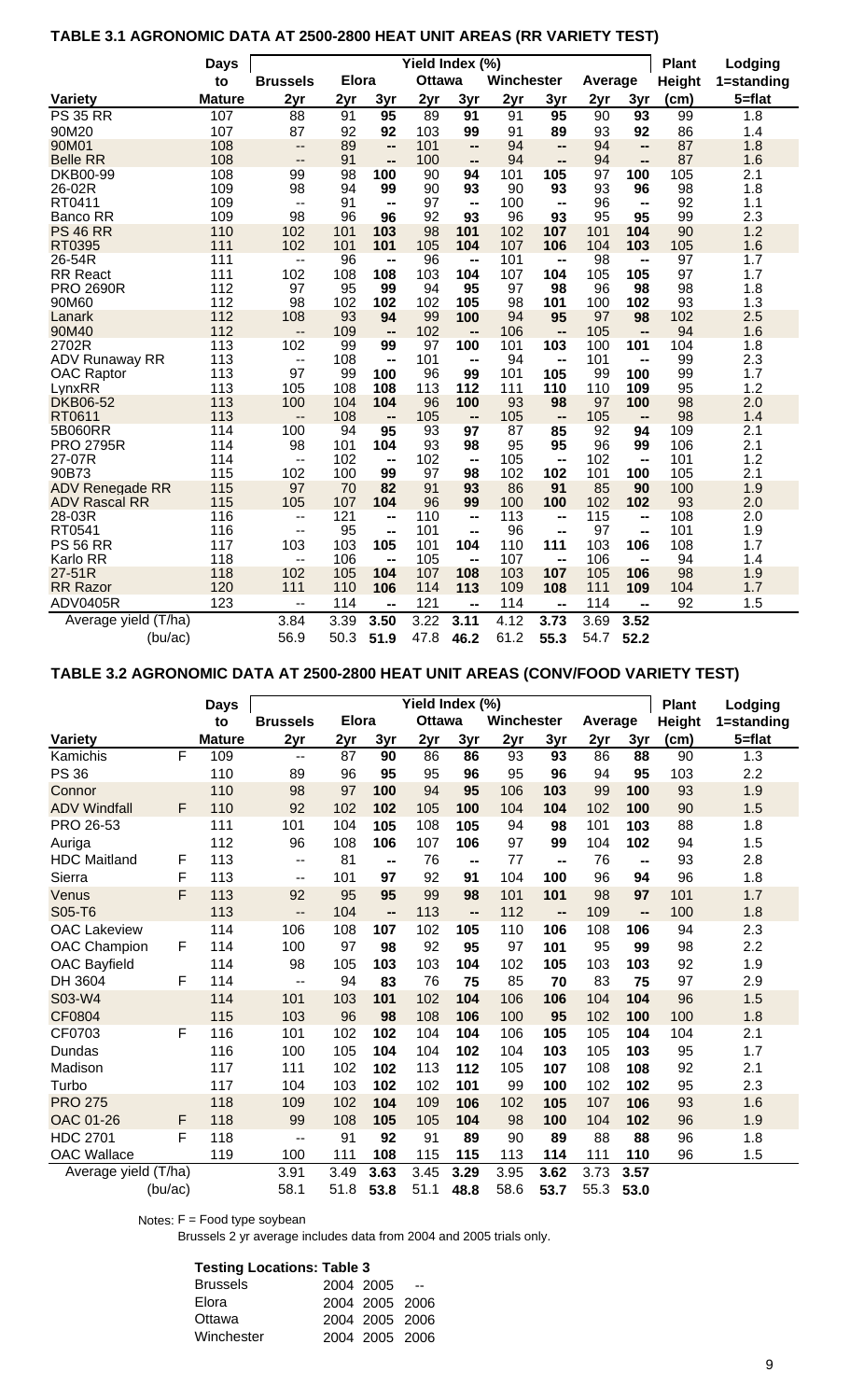## **TABLE 4.1 AGRONOMIC DATA AT 2700-2900 HEAT UNIT AREAS (RR VARIETY TEST)**

|                      | <b>Days</b>   | Yield Index (%) |                              |                  |                          |            |      |           |                          |         |                          | <b>Plant</b>    | Lodging    |
|----------------------|---------------|-----------------|------------------------------|------------------|--------------------------|------------|------|-----------|--------------------------|---------|--------------------------|-----------------|------------|
|                      | to            | <b>Exeter</b>   |                              | <b>St. Pauls</b> |                          | Winchester |      | Woodstock |                          | Average |                          | <b>Height</b>   | 1=standing |
| Variety              | <b>Mature</b> | 2yr             | 3yr                          | $2y_1$           | 3yr                      | 2yr        | 3yr  | 2yr       | 3yr                      | 2yr     | 3yr                      | (cm)            | $5 = flat$ |
| 90M91                | 114           | 98              | --                           | 99               | $\overline{\phantom{a}}$ | 100        | --   | 96        | --                       | 99      | --                       | $\overline{97}$ | 1.4        |
| 28-03R               | 116           | 99              | $\overline{\phantom{a}}$     | 99               | --                       | 109        | --   | 97        | $\overline{\phantom{a}}$ | 101     | --                       | 102             | 1.5        |
| <b>ADV Rascal RR</b> | 116           | 95              | 96                           | 95               | 94                       | 88         | 93   | 91        | 92                       | 92      | 94                       | 89              | 1.5        |
| RT0899               | 116           | 93              | $\overline{\phantom{a}}$     | 92               | --                       | 91         | --   | 94        | $\overline{\phantom{a}}$ | 93      | --                       | 99              | 1.1        |
| 28-51R               | 117           | 93              | $\blacksquare$               | 96               | --                       | 93         | --   | 92        | $\overline{\phantom{a}}$ | 94      | --                       | 100             | 1.6        |
| RT0995               | 117           | 105             | $\blacksquare$               | 105              | --                       | 106        | --   | 104       | $\mathbf{u}$             | 105     | --                       | 99              | 1.6        |
| 91B33                | 117           | 100             | 98                           | 93               | 93                       | 96         | 94   | 98        | 97                       | 97      | 96                       | 88              | 1.4        |
| RT1004               | 118           | 103             | $\overline{\phantom{a}}$     | 104              | $\mathbf{u}$             | 98         | --   | 96        | $\overline{\phantom{a}}$ | 100     | $\overline{\phantom{a}}$ | 92              | 1.2        |
| <b>RR Ricochet</b>   | 118           | 100             | 102                          | 93               | 96                       | 94         | 94   | 100       | 100                      | 97      | 98                       | 91              | 1.3        |
| 91M30                | 118           | 103             | --                           | 94               | $\overline{a}$           | 95         | --   | 100       | --                       | 98      | --                       | 85              | 1.3        |
| 29-02R               | 119           | 101             | 100                          | 100              | 103                      | 101        | 102  | 103       | 103                      | 101     | 102                      | 99              | 1.5        |
| 91M51                | 119           | 101             | 98                           | 99               | 95                       | 97         | 94   | 100       | 97                       | 100     | 96                       | 91              | 1.1        |
| <b>PRO 2995R</b>     | 119           | 98              | 101                          | 101              | 100                      | 97         | 103  | 102       | 102                      | 99      | 102                      | 108             | 1.4        |
| 5140RR               | 119           | 99              | 101                          | 99               | 98                       | 94         | 92   | 100       | 99                       | 98      | 98                       | 92              | 1.2        |
| <b>RCAT MatRix</b>   | 119           | 106             | 105                          | 114              | 111                      | 107        | 113  | 106       | 105                      | 108     | 108                      | 99              | 1.8        |
| <b>Kaprio RR</b>     | 119           | 98              | 98                           | 89               | 93                       | 102        | 103  | 100       | 101                      | 97      | 99                       | 94              | 1.1        |
| RR Razor             | 120           | 99              | 99                           | 103              | 100                      | 95         | 99   | 106       | 104                      | 101     | 100                      | 97              | 1.4        |
| <b>ADV0405R</b>      | 121           | 103             | $\qquad \qquad \blacksquare$ | 101              | --                       | 106        | --   | 103       | $\overline{\phantom{a}}$ | 103     | --                       | 91              | 1.3        |
| <b>FS2950R</b>       | 121           | 97              | 98                           | 103              | 103                      | 103        | 107  | 101       | 100                      | 101     | 102                      | 105             | 1.5        |
| 28-52R               | 121           | 97              | 100                          | 98               | 104                      | 102        | 100  | 100       | 101                      | 99      | 101                      | 98              | 1.5        |
| <b>PRO 2895R</b>     | 121           | 103             | 103                          | 99               | 98                       | 97         | 99   | 97        | 98                       | 99      | 100                      | 102             | 1.7        |
| <b>Vaudreuil RR</b>  | 122           | 103             | --                           | 101              | $\overline{a}$           | 111        | --   | 108       | --                       | 106     | $\overline{a}$           | 96              | 1.3        |
| 1633RR               | 122           | 103             | 102                          | 101              | 100                      | 101        | 101  | 100       | 101                      | 101     | 101                      | 96              | 1.5        |
| RC1703               | 123           | 96              | --                           | 100              | --                       | 98         | --   | 98        | --                       | 98      | --                       | 96              | 1.3        |
| <b>PS 76 RR</b>      | 123           | 99              | 100                          | 108              | 107                      | 98         | 100  | 102       | 102                      | 102     | 102                      | 104             | 1.8        |
| <b>RT1784A</b>       | 124           | 108             | $\overline{\phantom{a}}$     | 105              | $\overline{\phantom{a}}$ | 112        | --   | 108       | $\overline{\phantom{a}}$ | 108     | --                       | 96              | 1.3        |
| <b>RR</b> Rochester  | 126           | 99              | 98                           | 108              | 104                      | 107        | 106  | 98        | 99                       | 103     | 102                      | 102             | 2.0        |
| Average yield (T/ha) |               | 4.16            | 3.95                         | 3.95             | 4.11                     | 4.14       | 3.72 | 4.25      | 4.13                     | 4.12    | 3.98                     |                 |            |
| (bu/ac)              |               | 61.7            | 58.5                         | 58.5             | 60.9                     | 61.4       | 55.2 | 63.1      | 61.3                     | 61.2    | 59.0                     |                 |            |

## **TABLE 4.2 AGRONOMIC DATA AT 2700-2900 HEAT UNIT AREAS (CONV/FOOD VARIETY TEST)**

|                      |   | <b>Days</b>   | Yield Index (%)                               |                          |                          |            |                          |           |                          |         |      | <b>Plant</b>  | Lodging    |
|----------------------|---|---------------|-----------------------------------------------|--------------------------|--------------------------|------------|--------------------------|-----------|--------------------------|---------|------|---------------|------------|
|                      |   | to            | <b>Exeter</b>                                 |                          | <b>St. Pauls</b>         | Winchester |                          | Woodstock |                          | Average |      | <b>Height</b> | 1=standing |
| Variety              |   | <b>Mature</b> | 2yr                                           | 3yr                      | 2yr                      | 2yr        | $3y_1$                   | 2yr       | 3yr                      | 2yr     | 3yr  | (cm)          | $5 = flat$ |
| <b>SK214</b>         | F | 111           | $\overline{a}$                                | --                       | --                       | 70         | --                       | 75        | $\overline{\phantom{a}}$ | 77      | --   | 99            | 2.4        |
| <b>HDC Maitland</b>  | F | 112           | --                                            | $\blacksquare$           | $\overline{\phantom{a}}$ | 60         | --                       | 67        | $\overline{\phantom{a}}$ | 66      | --   | 85            | 2.5        |
| <b>OAC Bayfield</b>  |   | 112           | 97                                            | 97                       | 94                       | 98         | 103                      | 96        | 94                       | 98      | 98   | 90            | 1.9        |
| S12-C2               |   | 113           | 97                                            | 99                       | 92                       | 105        | 104                      | 99        | 97                       | 100     | 100  | 90            | 1.3        |
| Dundas               |   | 113           | 95                                            | 97                       | 98                       | 88         | 91                       | 97        | 100                      | 95      | 98   | 91            | 1.4        |
| Amasa                | F | 113           | 92                                            | 92                       | 99                       | 97         | 97                       | 93        | 92                       | 95      | 96   | 100           | 1.4        |
| Colby                |   | 113           | 111                                           | 110                      | 104                      | 98         | 98                       | 108       | 107                      | 108     | 106  | 95            | 1.6        |
| <b>RCAT Corbett</b>  |   | 114           | 101                                           | 101                      | 105                      | 98         | 98                       | 106       | 103                      | 104     | 103  | 95            | 1.6        |
| S08-80               |   | 114           | 95                                            | 94                       | 97                       | 100        | 98                       | 95        | 98                       | 98      | 98   | 97            | 1.5        |
| 91M10                |   | 115           | 97                                            | 98                       | 102                      | 105        | 100                      | 106       | 104                      | 103     | 102  | 92            | 1.1        |
| <b>HDC 2701</b>      | F | 115           | $\mathord{\hspace{1pt}\text{--}\hspace{1pt}}$ | $\overline{\phantom{a}}$ | $\overline{\phantom{m}}$ | 84         | 89                       | 85        | 85                       | 84      | 83   | 93            | 1.7        |
| <b>OAC Wallace</b>   |   | 115           | 99                                            | 99                       | 97                       | 105        | 109                      | 102       | 101                      | 103     | 103  | 95            | 1.5        |
| Jutra                | F | 116           | 93                                            | 94                       | 96                       | 98         | 99                       | 100       | 98                       | 99      | 98   | 95            | 1.5        |
| Athos                |   | 117           | $\overline{\phantom{a}}$                      | $\blacksquare$           | --                       | 107        | --                       | 107       | --                       | 103     | --   | 94            | 1.4        |
| Arva                 | F | 118           | 98                                            | --                       | $\overline{\phantom{a}}$ | 109        | 99                       | 105       | 99                       | 105     | 98   | 98            | 1.4        |
| <b>ADV108</b>        | F | 119           | 94                                            | --                       | $\overline{\phantom{a}}$ | 114        | 103                      | 107       | 103                      | 107     | 102  | 89            | 1.9        |
| S12-A5               |   | 119           | 99                                            | 100                      | 106                      | 114        | 109                      | 116       | 111                      | 110     | 108  | 96            | 1.5        |
| Colin                |   | 119           | 109                                           | 108                      | 107                      | 96         | 90                       | 109       | 108                      | 108     | 105  | 93            | 1.9        |
| Hudson               |   | 120           | 104                                           | 105                      | 107                      | 92         | 92                       | 105       | 105                      | 104     | 104  | 94            | 1.8        |
| S14-P6               |   | 120           | $\overline{\phantom{a}}$                      | --                       | --                       | 114        | 107                      | 95        | 93                       | 101     | 96   | 92            | 1.5        |
| <b>HDC 1600T</b>     | F | 121           | $\overline{a}$                                | --                       | $-$                      | 117        | 106                      | 105       | 102                      | 111     | 104  | 90            | 1.6        |
| <b>PS73</b>          |   | 121           | 108                                           | 107                      | 101                      | 107        | 105                      | 110       | 108                      | 109     | 107  | 105           | 1.6        |
| <b>PS78</b>          | F | 121           | 94                                            | 90                       | 87                       | 104        | 96                       | 103       | 98                       | 100     | 94   | 119           | 1.6        |
| <b>OAC Prodigy</b>   |   | 122           | 106                                           | 103                      | 96                       | 110        | 110                      | 103       | 101                      | 107     | 104  | 95            | 1.4        |
| <b>ADV Cadet</b>     | F | 122           | --                                            | --                       | $\sim$ –                 | 100        | $\overline{\phantom{a}}$ | 99        | --                       | 96      | --   | 109           | 1.9        |
| Ventrm               | F | 123           | $\overline{\phantom{a}}$                      | --                       | $\overline{\phantom{a}}$ | 94         | 93                       | 95        | 91                       | 93      | 88   | 99            | 1.8        |
| <b>Belmont</b>       |   | 124           | 104                                           | 104                      | 103                      | 106        | 104                      | 111       | 109                      | 107     | 106  | 108           | 1.4        |
| Katrina              |   | 126           | 106                                           | 104                      | 109                      | 114        | 114                      | 116       | 113                      | 113     | 111  | 108           | 1.5        |
| Leo                  | F | 131           | $\overline{\phantom{a}}$                      | --                       | $\overline{a}$           | 94         | 88                       | 85        | 78                       | 86      | 80   | 102           | 2.3        |
| Average yield (T/ha) |   |               | 4.32                                          | 4.26                     | 4.38                     | 3.75       | 3.54                     | 4.01      | 4.01                     | 3.99    | 3.96 |               |            |
| (bu/ac)              |   |               | 64.1                                          | 63.1                     | 64.9                     | 55.6       | 52.5                     | 59.5      | 59.5                     | 59.2    | 58.8 |               |            |

Notes: F = Food type soybean

St. Pauls 2 yr conventional/food average includes data from 2004 and 2005 trials only.

### **Testing Locations: Table 4**

| Exeter     | 2004 2005 2006 |                               |
|------------|----------------|-------------------------------|
| St. Pauls  |                | 2004 2005 2006 (2006 RR Only) |
| Winchester | 2004 2005 2006 |                               |
| Woodstock  | 2004 2005 2006 |                               |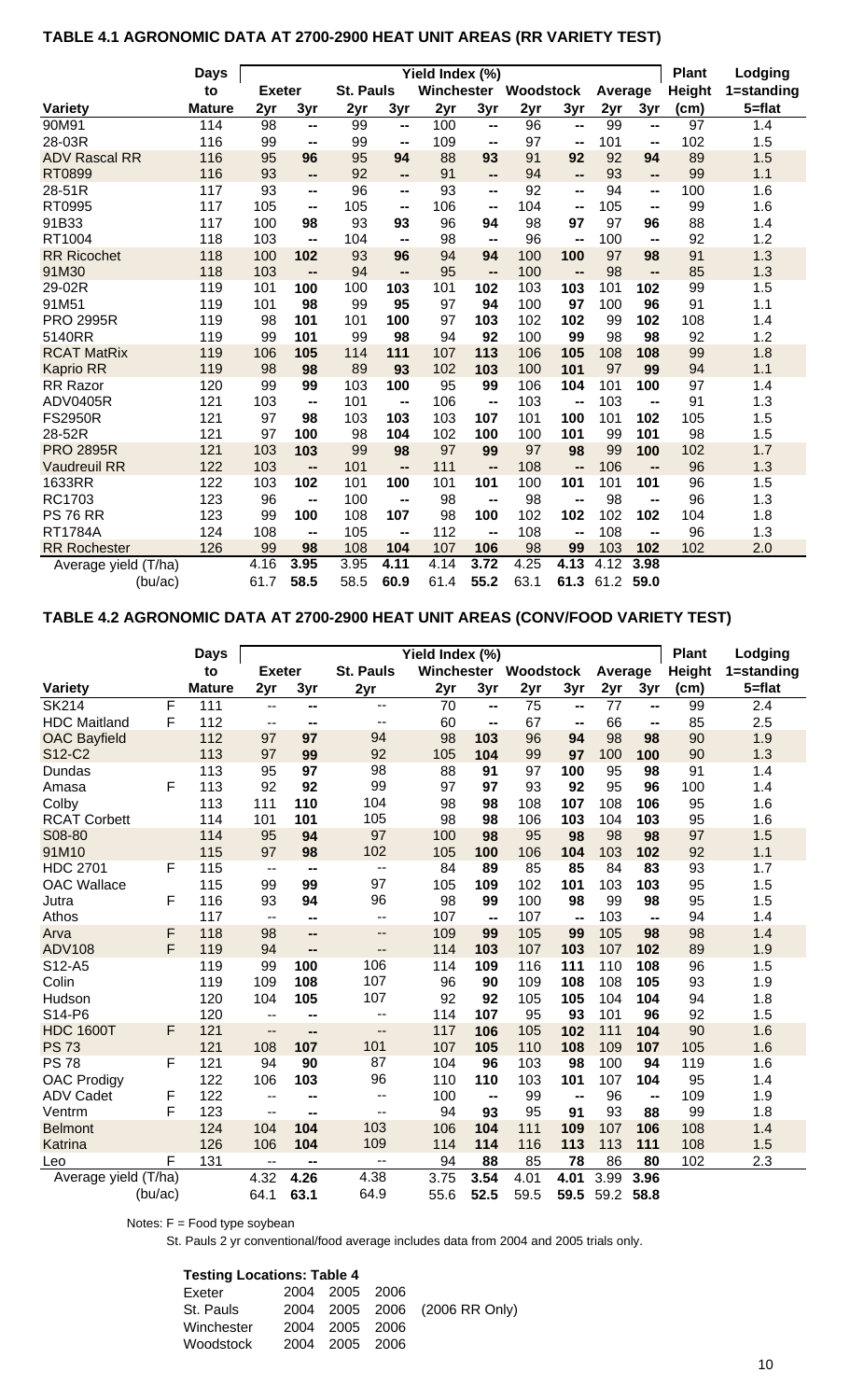## **TABLE 5.1 AGRONOMIC DATA AT 2900-3300 HEAT UNIT AREAS (RR VARIETY TEST)**

|                             |             | Yield Index (%) |                 |          |          |           |           |                          |                    |           |              |               |            |
|-----------------------------|-------------|-----------------|-----------------|----------|----------|-----------|-----------|--------------------------|--------------------|-----------|--------------|---------------|------------|
|                             | <b>Days</b> | Clay            |                 |          |          |           |           |                          | Loam               |           | <b>Plant</b> | Lodging       |            |
|                             | to          | <b>Inwood</b>   |                 | Palmyra  |          | Clay      | Ridgetown |                          | <b>Talbotville</b> |           | Loam         | <b>Height</b> | 1=standing |
| <b>Variety</b>              | Mature      | 2y <sub>r</sub> | 3y <sub>r</sub> | 2yr      | 3yr      | Avg       | 2yr       | 3yr                      | 2yr                | 3yr       | Avg          | (cm)          | $5 = flat$ |
| 91M60                       | 111         | 97              | --              | 95       | --       | --        | 95        | --                       | 90                 | --        | --           | 80            | 1.3        |
| PRO 29RSCN                  | 112         | 88              | --              | 89       | --       | --        | 87        | --                       | 90                 | --        | --           | 85            | 1.2        |
| 91M70                       | 113         | 95              | --              | 100      | --       | --        | 96        | --                       | 87                 | --        | --           | 87            | 1.2        |
| 91M91                       | 113         | 96              | --              | 101      | --       | --        | 94        | --                       | 96                 | --        | --           | 88            | 1.4        |
| RC1820                      | 114         | 100             | --              | 104      | --       | --        | 102       | --                       | 103                | --        | --           | 82            | 1.0        |
| <b>SG1911NRR</b>            | 115         | 89              | 92              | 89       | 89       | 90        | 91        | 92                       | 91                 | 90        | 91           | 97            | 1.7        |
| AG1901                      | 115         | 93              | 96              | 95       | 96       | 96        | 94        | 95                       | 87                 | 88        | 92           | 98            | 1.5        |
| 92M02                       | 116         | 106             | --              | 105      | --       | --        | 105       | $\overline{\phantom{a}}$ | 94                 | --        | --           | 82            | 1.1        |
| <b>RS199RR</b>              | 116         | 98              | 96              | 98       | 100      | 98        | 99        | 98                       | 98                 | 97        | 98           | 86            | 1.2        |
| 30-07R                      | 117         | 110             | 109             | 101      | 101      | 105       | 102       | 105                      | 109                | 107       | 106          | 88            | 1.0        |
| RC2220                      | 117         | 94              | --              | 102      | --       | --        | 105       | --                       | 107                | --        | --           | 90            | 1.1        |
| <b>RR Respond</b><br>30-06R | 117<br>117  | 101<br>101      | 101<br>101      | 93<br>96 | 98<br>98 | 99<br>100 | 99<br>104 | 99<br>104                | 96<br>104          | 96<br>103 | 97<br>104    | 91<br>88      | 1.3<br>1.6 |
| <b>RR Rodney</b>            | 118         | 103             | 100             | 107      | 105      | 103       | 102       | 101                      | 101                | 102       | 102          | 90            | 1.1        |
| <b>RCAT MiRRa</b>           | 118         | 98              | 99              | 106      | 102      | 101       | 103       | 102                      | 98                 | 95        | 99           | 99            | 1.5        |
| RT1992                      | 119         | 107             | --              | 107      | --       | --        | 108       | $\overline{a}$           | 110                | $-$       | --           | 83            | 1.1        |
| RT2333                      | 119         | 110             | --              | 96       | --       | --        | 102       | --                       | 106                | --        | --           | 93            | 1.6        |
| 92B38                       | 119         | 108             | 106             | 95       | 99       | 103       | 101       | 102                      | 99                 | 100       | 101          | 93            | 1.2        |
| 5211RR                      | 119         | 103             | 103             | 101      | 101      | 102       | 97        | 98                       | 99                 | 100       | 99           | 91            | 1.4        |
| 31-04R                      | 119         | 95              | 97              | 94       | 95       | 96        | 102       | 101                      | 103                | 102       | 101          | 95            | 1.3        |
| <b>RR Krypton</b>           | 119         | 105             | 103             | 103      | 102      | 102       | 96        | 94                       | 101                | 101       | 97           | 94            | 1.4        |
| RCAT <sub>22R1</sub>        | 121         | 100             | 99              | 106      | 104      | 102       | 101       | 100                      | 100                | 99        | 99           | 90            | 1.0        |
| RR Oxygen                   | 121         | 101             | 101             | 100      | 99       | 100       | 102       | 102                      | 110                | 107       | 105          | 90            | 1.2        |
| RT2442                      | 121         | 102             | --              | 100      | --       | --        | 104       | --                       | 102                | --        | --           | 101           | 1.6        |
| <b>ADV Rescuer RR</b>       | 121         | 98              | 97              | 102      | 103      | 100       | 104       | 102                      | 101                | 102       | 102          | 90            | 1.1        |
| <b>PRO 3095R</b>            | 122         | 97              | 94              | 107      | 103      | 99        | 109       | 103                      | 108                | 106       | 104          | 82            | 1.0        |
| <b>PS 88 RR</b>             | 122         | 103             | --              | 106      | --       | --        | 100       | --                       | 105                | --        | --           | 100           | 1.5        |
| <b>CF2603RN</b>             | 122         | 103             | 105             | 103      | 103      | 104       | 98        | 101                      | 105                | 105       | 103          | 96            | 1.1        |
| Average yield (T/ha)        |             | 3.18            | 3.17            | 2.86     | 3.16     | 3.16      | 4.50      | 4.33                     | 4.20               | 4.06      | 4.19         |               |            |
| (bu/ac)                     |             | 47.1            | 47.0            | 42.5     | 46.9     | 46.9      | 66.8      | 64.2                     | 62.2               | 60.2      | 62.2         |               |            |

## **TABLE 5.2 AGRONOMIC DATA AT 2900-3300 HEAT UNIT AREAS (CONV/FOOD VARIETY TEST)**

|                                 |         |             | Yield Index (%) |      |                          |      |      |           |      |                          |      |      |               |            |
|---------------------------------|---------|-------------|-----------------|------|--------------------------|------|------|-----------|------|--------------------------|------|------|---------------|------------|
|                                 |         | <b>Days</b> |                 |      | Clay                     |      |      |           |      | Loam                     |      |      | <b>Plant</b>  | Lodging    |
|                                 |         | to          | Inwood          |      | Palmyra                  |      | Clay | Ridgetown |      | <b>Talbotville</b>       |      | Loam | <b>Height</b> | 1=standing |
| Variety                         |         | Mature      | 2yr             | 3yr  | 2yr                      | 3yr  | Avg  | 2yr       | 3yr  | 2yr                      | 3yr  | Avg  | (cm)          | 5=flat     |
| S18-Y4                          |         | 112         | 90              | 99   | 99                       | --   | 95   | 96        | 102  | 98                       | --   | 105  | 83            | 1.3        |
| S <sub>19</sub> -K <sub>8</sub> |         | 112         | 102             | 100  | 95                       | --   | 95   | 102       | 109  | 101                      | --   | 111  | 84            | 1.2        |
| <b>HDC 1600T</b>                | F       | 112         | 100             | 102  | $\qquad \qquad -$        | --   | 103  | 121       | 122  | $-$                      | --   | 111  | 78            | 1.0        |
| <b>OAC Huron</b>                | F       | 113         | 102             | 104  | 99                       | 98   | 102  | 101       | 98   | 100                      | 101  | 101  | 82            | 1.3        |
| Irwin                           | F       | 114         | 106             | 103  | $-\,-$                   | --   | 102  | 93        | 98   | $\overline{\phantom{m}}$ | --   | 94   | 88            | 1.1        |
| Inwoodvinton                    | F       | 115         | 92              | 93   | 94                       | 93   | 94   | 90        | 88   | 90                       | 89   | 90   | 93            | 1.6        |
| Katrina                         |         | 115         | 95              | --   | --                       | --   | --   | 99        | --   | $\overline{\phantom{m}}$ | --   | --   | 93            | 1.4        |
| Sherwin                         |         | 116         | 105             | 103  | 109                      | 109  | 107  | 108       | 107  | 107                      | 105  | 108  | 84            | 1.5        |
| Claremont                       |         | 116         | 90              | 91   | 94                       | 94   | 94   | 98        | 97   | 98                       | 99   | 99   | 83            | 1.1        |
| <b>RCAT Harwich</b>             |         | 116         | 93              | 94   | 102                      | 99   | 97   | 99        | 95   | 93                       | 97   | 98   | 97            | 1.5        |
| <b>RCAT Pinehurst</b>           | F       | 118         | 97              | 101  | 104                      | 104  | 103  | 111       | 106  | 102                      | 101  | 105  | 92            | 1.6        |
| Harovinton                      | F       | 118         | 96              | 94   | $- -$                    | --   | 91   | 83        | 88   | $\overline{\phantom{a}}$ | --   | 88   | 95            | 2.0        |
| PRO 30-05                       | F       | 118         | 102             | 100  | 101                      | 102  | 102  | 99        | 100  | 102                      | 101  | 103  | 94            | 1.3        |
| Sinclair                        |         | 119         | 96              | 96   | 94                       | 95   | 96   | 96        | 93   | 98                       | 100  | 98   | 96            | 1.4        |
| <b>OAC Kent</b>                 | F       | 119         | 104             | 101  | 105                      | 101  | 102  | 101       | 99   | 104                      | 103  | 103  | 92            | 1.5        |
| 92M10                           |         | 119         | 106             | 103  | 104                      | 104  | 104  | 105       | 103  | 107                      | 104  | 105  | 94            | 1.2        |
| X790P                           | F       | 119         | 97              | 93   | --                       | --   | 94   | 89        | 87   | --                       | --   | 85   | 90            | 1.7        |
| Leo                             | F       | 119         | 99              | 96   | $\overline{\phantom{m}}$ | --   | 97   | 95        | 94   | --                       | --   | 89   | 91            | 1.3        |
| TSURU                           | F       | 120         | 105             | 105  | $\overline{\phantom{a}}$ | --   | 107  | 108       | 108  | --                       | --   | 104  | 94            | 1.4        |
| S25-D3                          |         | 122         | 111             | 109  | $\overline{\phantom{m}}$ | --   | 106  | 101       | 102  | --                       | --   | 102  | 103           | 1.7        |
| <b>HL 97</b>                    | F       | 123         | 114             | 111  | $\qquad \qquad -$        | --   | 109  | 106       | 105  | $\qquad \qquad -$        | --   | 100  | 102           | 1.6        |
| Average yield (T/ha)            |         |             | 3.04            | 3.28 | 3.07                     | 3.38 | 3.30 | 4.56      | 4.56 | 4.34                     | 4.13 | 4.27 |               |            |
|                                 | (bu/ac) |             | 45.1            | 48.6 | 45.5                     | 50.2 | 49.0 | 67.7      | 67.6 | 64.4                     | 61.3 | 63.3 |               |            |

Notes: F = Food type soybean

Talbotville Conv/Food data revised on February 1, 2007

### **Testing Locations: Table 5**

| Inwood      |  | 2004 2005 2006 |
|-------------|--|----------------|
| Palmyra     |  | 2004 2005 2006 |
| Ridgetown   |  | 2004 2005 2006 |
| Talbotville |  | 2004 2005 2006 |
|             |  |                |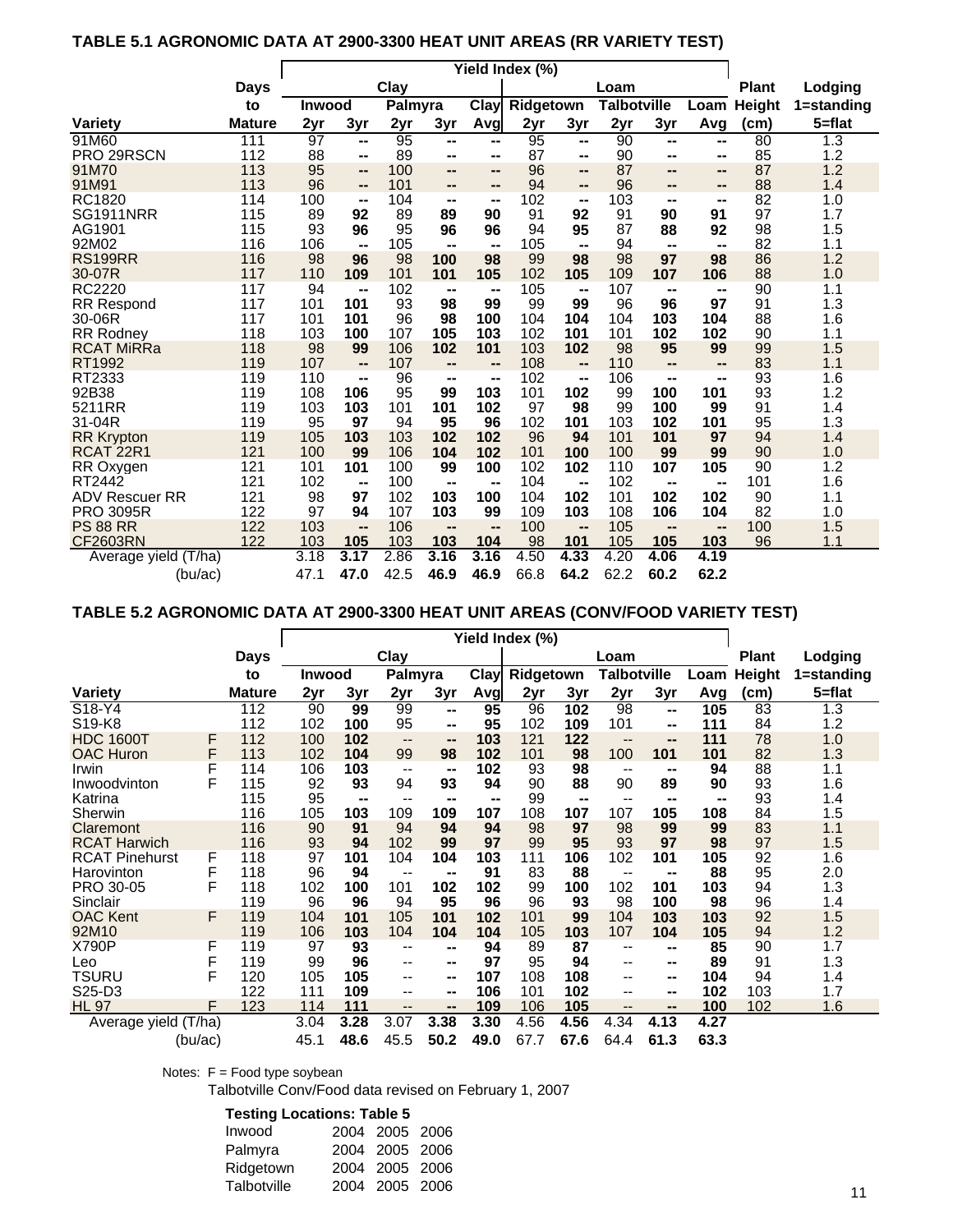## **TABLE 6.1 AGRONOMIC DATA AT 3300-3500 HEAT UNIT AREAS (RR VARIETY TEST)**

|                                    |               | Yield Index (%) |                              |                 |                              |                          |           |                          |               |                          |                              |           |            |
|------------------------------------|---------------|-----------------|------------------------------|-----------------|------------------------------|--------------------------|-----------|--------------------------|---------------|--------------------------|------------------------------|-----------|------------|
|                                    | <b>Days</b>   | Clay            |                              |                 |                              |                          |           |                          | Loam          | <b>Plant</b>             | Lodging                      |           |            |
|                                    | to            | <b>Merlin</b>   |                              | Woodslee        |                              | Clay                     | Chatham   |                          | <b>Malden</b> |                          | Loam                         | Height    | 1=standing |
| <b>Variety</b>                     | <b>Mature</b> | 2yr             | 3yr                          | 2yr             | 3yr                          | Avg                      | 2yr       | 3yr                      | 2yr           | 3yr                      | Avg                          | (cm)      | $5 = flat$ |
| <b>RCAT MiRRa</b>                  | 116           | 89              | --                           | $\overline{97}$ | $\overline{\phantom{a}}$     | --                       | 96        | $\overline{\phantom{a}}$ | 96            | $\overline{\phantom{a}}$ | --                           | 96        | 1.2        |
| RCAT <sub>22R1</sub>               | 116           | 91              | 97                           | 89              | 96                           | 96                       | 92        | 95                       | 85            | 91                       | 93                           | 88        | 1.0        |
| 92M33                              | 116           | 101             | --                           | 91              | $\overline{\phantom{a}}$     | $\overline{\phantom{a}}$ | 108       | --                       | 103           | $\overline{\phantom{a}}$ | $\qquad \qquad \blacksquare$ | 93        | 1.1        |
| <b>PRO 3195R</b>                   | 117           | 88              | 91                           | 93              | 95                           | 93                       | 95        | 96                       | 97            | 104                      | 101                          | 90        | 1.1        |
| 92B38                              | 117           | 99              | 100                          | 95              | 100                          | 100                      | 107       | 107                      | 100           | 103                      | 105                          | 95        | 1.1        |
| CF2603RN                           | 118           | 99              | 104                          | 92              | 97                           | 100                      | 99        | 102                      | 99            | 102                      | 102                          | 96        | 1.0        |
| 92M52                              | 118           | 99              | $\qquad \qquad \blacksquare$ | 106             | $\qquad \qquad$              | $\overline{\phantom{a}}$ | 102       | $\overline{\phantom{a}}$ | 104           | $\overline{\phantom{a}}$ | --                           | 92        | 1.1        |
| <b>RR Renwick</b>                  | 119           | 107             | 110                          | 99              | 105                          | 107                      | 103       | 105                      | 94            | 98                       | 101                          | 94        | 1.2        |
| 32-03R                             | 120           | 87              | 86                           | 98              | 97                           | 92                       | 91        | 92                       | 96            | 99                       | 95                           | 98        | 1.0        |
| <b>ADV Rocket RR</b>               | 121           | 105             | 107                          | 98              | 104                          | 105                      | 102       | 101                      | 95            | 97                       | 99                           | 95        | 1.2        |
| RT2533                             | 121           | 100             | $\blacksquare$               | 103             | --                           | $\sim$                   | 99        | $\blacksquare$           | 107           | $\blacksquare$           | $\blacksquare$               | 98        | 1.3        |
| 92M74                              | 121           | 103             | $\blacksquare$               | 110             | --                           | --                       | 111       | $\blacksquare$           | 106           | $\overline{\phantom{a}}$ | $\blacksquare$               | 96        | 1.1        |
| PS 96 NRR                          | 121           | 96              | 98                           | 98              | 99                           | 99                       | 91        | 91                       | 100           | 103                      | 98                           | 92        | 1.1        |
| 92M75                              | 121           | 101             | $\blacksquare$               | 102             | --                           | $\overline{\phantom{a}}$ | 103       | --                       | 110           | $-$                      | --                           | 92        | 1.2        |
| 92M61                              | 122           | 107             | $\overline{\phantom{a}}$     | 109             | $-$                          | --                       | 102       | $\overline{\phantom{a}}$ | 103           | $\overline{\phantom{a}}$ | $\overline{\phantom{a}}$     | 94        | 1.1        |
| 32-52R                             | 122           | 109             | --                           | 106             | $\qquad \qquad \blacksquare$ | --                       | 100       | --                       | 100           | $-$                      | --                           | 106       | 1.4        |
| 5N262RR                            | 122           | 99              | 101                          | 96              | 97                           | 99                       | 102       | 102                      | 94            | 99                       | 100                          | 89        | 1.1        |
| 92M70                              | 122           | 102             | 101                          | 103             | 105                          | 103                      | 105       | 102                      | 100           | 102                      | 102                          | 92        | 1.3        |
| 32-04R                             | 122           | 103             | $\blacksquare$               | 102             | $\qquad \qquad \blacksquare$ | $\overline{\phantom{a}}$ | 96        | $\blacksquare$           | 98            | $\mathbf{m}$             | $\blacksquare$               | 100       | 1.4        |
| <b>ADV Roar</b>                    | 123           | 100             | $\blacksquare$               | 100             | --                           | $\overline{\phantom{a}}$ | 92        | --                       | 93            | $-$                      | --                           | 95        | 1.2        |
| 92M91                              | 123<br>123    | 111<br>95       | 111<br>93                    | 109<br>94       | 108<br>97                    | 109<br>95                | 112<br>95 | 111<br>96                | 107<br>93     | 109<br>92                | 110<br>94                    | 98<br>91  | 1.1<br>1.1 |
| <b>RR Lithium</b><br><b>RC2906</b> | 123           | 108             |                              | 101             |                              |                          | 102       |                          | 96            |                          |                              | 98        | 1.1        |
| 32-51R                             | 124           | 103             | $\blacksquare$               | 104             | $\overline{\phantom{a}}$     | --                       | 93        | $\blacksquare$           | 102           | $\overline{\phantom{a}}$ | $\blacksquare$               | 94        | 1.1        |
| RC2723                             | 124           | 100             | $\blacksquare$               | 102             | --                           | $\overline{\phantom{a}}$ | 105       | $\blacksquare$           | 108           | $\blacksquare$           | $\blacksquare$               | 98        |            |
| RC2832                             | 124           |                 | $\blacksquare$               |                 | --                           | $\overline{\phantom{a}}$ |           | $\blacksquare$           | 99            | $\blacksquare$           | $\blacksquare$               |           | 1.0<br>1.2 |
| 93M13                              | 125           | 98              | $\blacksquare$               | 99<br>101       | --                           | $\overline{\phantom{a}}$ | 102<br>93 | $\blacksquare$           | 105           | --                       | $\blacksquare$               | 96<br>102 |            |
| RC3125                             | 127           | 98<br>101       | $\qquad \qquad \blacksquare$ | 101             | $-$                          | --                       | 101       | $\overline{\phantom{a}}$ | 108           | $-$                      | $\qquad \qquad \blacksquare$ | 96        | 1.1<br>1.2 |
|                                    |               |                 | $\qquad \qquad \blacksquare$ |                 | $-$                          | --                       |           | $\blacksquare$           | 4.72          | $\overline{\phantom{a}}$ | $\qquad \qquad \blacksquare$ |           |            |
| Average yield (T/ha)               |               | 3.46            | 3.34                         | 3.67            | 3.79                         | 3.56                     | 3.55      | 3.63                     |               | 4.33                     | 3.98                         |           |            |
| (bu/ac)                            |               | 51.4            | 49.5                         | 54.4            | 56.2                         | 52.9                     | 52.7      | 53.8                     | 70.0          | 64.2                     | 59.0                         |           |            |

## **TABLE 6.2 AGRONOMIC DATA AT 3300-3500 HEAT UNIT AREAS (CONV/FOOD VARIETY TEST)**

|                       |   |               | Yield Index (%)        |      |          |                              |      |         |                |               |      |                |               |            |
|-----------------------|---|---------------|------------------------|------|----------|------------------------------|------|---------|----------------|---------------|------|----------------|---------------|------------|
|                       |   | <b>Days</b>   |                        |      | Clay     |                              |      |         |                | Loam          |      |                | <b>Plant</b>  | Lodging    |
|                       |   | to            | <b>Merlin</b>          |      | Woodslee |                              | Clay | Chatham |                | <b>Malden</b> |      | Loam           | <b>Height</b> | 1=standing |
| <b>Variety</b>        |   | <b>Mature</b> | 2yr                    | 3yr  | 2yr      | 3yr                          | Avg  | 2yr     | 3yr            | 2yr           | 3yr  | Avg            | (cm)          | $5 = flat$ |
| Harovinton            | F | 111           | $- -$                  | --   | 96       | 94                           | 91   | 82      | 87             | 77            | 81   | 84             | 90            | 2.2        |
| PRO 30-05             | F | 113           | 96                     | 100  | 97       | 99                           | 101  | 95      | 101            | 108           | 108  | 104            | 89            | 1.3        |
| Carter                |   | 114           | 88                     | 88   | 98       | 98                           | 94   | 101     | 100            | 104           | 105  | 103            | 78            | 1.2        |
| S25-D3                |   | 114           | $\qquad \qquad \cdots$ | --   | 112      | 113                          | 113  | 102     | 105            | 93            | 95   | 100            | 97            | 1.7        |
| <b>RCAT Pinehurst</b> | F | 116           | $- -$                  | --   | 99       | $\qquad \qquad \blacksquare$ | --   | 103     | $\blacksquare$ | 108           | --   | $\blacksquare$ | 89            | 1.6        |
| <b>OAC Kent</b>       | F | 116           | 104                    | 102  | 109      | 108                          | 106  | 107     | 104            | 109           | 110  | 107            | 90            | 1.6        |
| Clancy                |   | 116           | 96                     | 99   | 100      | 99                           | 100  | 103     | 102            | 111           | 111  | 107            | 86            | 1.2        |
| 92M10                 |   | 116           | 101                    | 102  | 112      | 107                          | 106  | 103     | 103            | 108           | 107  | 105            | 93            | 1.2        |
| <b>HL 97</b>          | F | 116           | $- -$                  | --   | 110      | 112                          | 112  | 105     | 105            | 89            | 89   | 96             | 97            | 1.9        |
| Natto 3               | F | 118           | $- -$                  | --   | 79       | 75                           | 70   | 81      | 80             | 67            | 65   | 72             | 75            | 1.2        |
| 92M72                 |   | 121           | 109                    | 108  | 100      | 103                          | 106  | 115     | 112            | 120           | 118  | 115            | 92            | 1.1        |
| <b>SC Starfield</b>   |   | 121           | 103                    | 102  | 93       | 97                           | 100  | 106     | 105            | 108           | 109  | 107            | 111           | 1.4        |
| <b>RCAT Ruthven</b>   |   | 123           | 103                    | 98   | 96       | 94                           | 97   | 98      | 96             | 97            | 103  | 99             | 98            | 2.3        |
| Average yield (T/ha)  |   |               | 3.32                   | 3.37 | 3.63     | 3.89                         | 3.60 | 3.40    | 3.65           | 4.53          | 4.31 | 3.98           |               |            |
| (bu/ac)               |   |               | 49.3                   | 49.9 | 53.8     | 57.7                         | 53.3 | 50.5    | 54.2           | 67.2          | 63.9 | 59.1           |               |            |

Notes: F = Food type soybean

| <b>Testing Locations: Table 6</b><br>Merlin<br>Woodslee | 2004<br>2004 | -2005<br>- 2005 | 2006<br>- 2006 |
|---------------------------------------------------------|--------------|-----------------|----------------|
| Chatham                                                 | 2004         | 2005            | - 2006         |
| Malden                                                  | 2004         | 2005            | -2006          |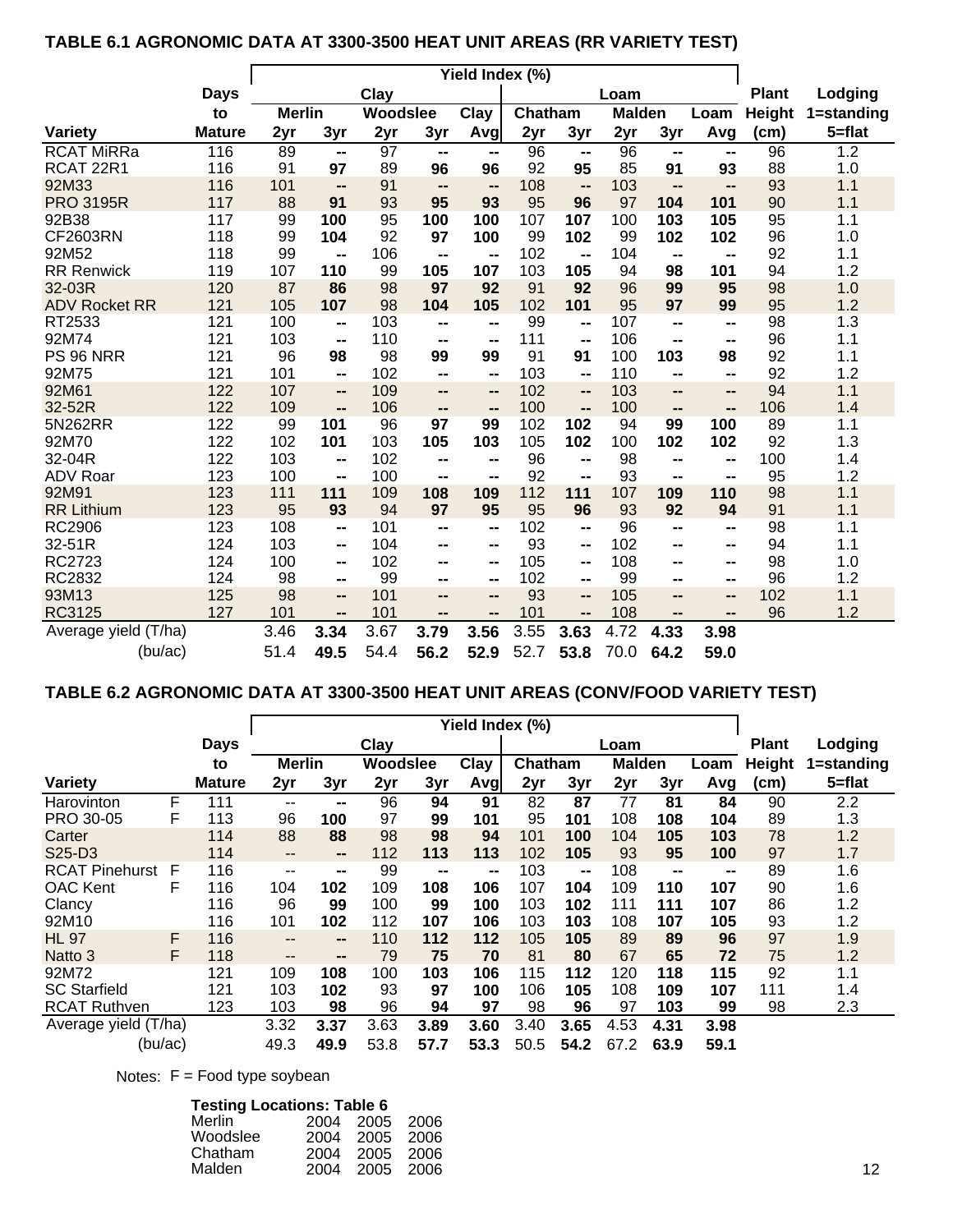# **TABLE 7. RESISTANT VARIETY PERFORMANCE IN SCN INFESTED FIELDS**

|                                          |                                                      | Average of 6 Tests (2004-2006)                     | <b>Average of 4 Tests (2005-2006)</b> |                                                    |  |  |  |
|------------------------------------------|------------------------------------------------------|----------------------------------------------------|---------------------------------------|----------------------------------------------------|--|--|--|
| <b>Variety</b>                           | Days to<br><b>Maturity</b>                           | <b>Yield Index</b><br>(%)                          | Days to<br><b>Maturity</b>            | <b>Yield Index</b><br>(%)                          |  |  |  |
| S18-Y4                                   | 109                                                  | 115                                                | 106                                   | 123                                                |  |  |  |
| RC1703*                                  | $-$                                                  | --                                                 | 107                                   | 90                                                 |  |  |  |
| <b>SG1911NRR*</b>                        | 112                                                  | 109                                                | 110                                   | 99                                                 |  |  |  |
| RC1820*                                  |                                                      | --                                                 | 111                                   | 116                                                |  |  |  |
| Sherwin                                  | 114                                                  | 127                                                | 111                                   | 135                                                |  |  |  |
| 30-07R*                                  | 114                                                  | 123                                                | 113                                   | 112                                                |  |  |  |
| RR Respond*                              | 115                                                  | 117                                                | 113                                   | 104                                                |  |  |  |
| Sinclair                                 | 116                                                  | 113                                                | 113                                   | 120                                                |  |  |  |
| CF2003RN*                                |                                                      | --                                                 | 114                                   | 106                                                |  |  |  |
| RC2220*                                  |                                                      | --                                                 | 114                                   | 117                                                |  |  |  |
| 31-04R*                                  | 117                                                  | 121                                                | 115                                   | 111                                                |  |  |  |
| 92M33*                                   |                                                      |                                                    | 116                                   | 113                                                |  |  |  |
| 92M50*                                   | 119                                                  | 120                                                | 117                                   | 110                                                |  |  |  |
| 92M52*                                   |                                                      | --                                                 | 117                                   | 125                                                |  |  |  |
| 32-03R*                                  | 121                                                  | 109                                                | 119                                   | 104                                                |  |  |  |
| CF2603RN*                                | 120                                                  | 117                                                | 119                                   | 105                                                |  |  |  |
| 92M61*                                   |                                                      |                                                    | 119                                   | 126                                                |  |  |  |
| 32-04R*                                  |                                                      |                                                    | 121                                   | 113                                                |  |  |  |
| 5N262RR*                                 | 122                                                  | 117                                                | 121                                   | 107                                                |  |  |  |
| <b>PS 96 NRR*</b>                        | 123                                                  | 121                                                | 122                                   | 112                                                |  |  |  |
| 92M70*                                   | 123                                                  | 130                                                | 122                                   | 126                                                |  |  |  |
| 32-51R*                                  |                                                      | --                                                 | 122                                   | 118                                                |  |  |  |
| 32-52R*                                  |                                                      | --                                                 | 123                                   | 117                                                |  |  |  |
| RC2832*                                  |                                                      |                                                    | 124                                   | 117                                                |  |  |  |
| <b>RCAT Ruthven</b>                      | 125                                                  | 119                                                | 124                                   | 132                                                |  |  |  |
| <sup>a</sup> Susceptible Yield Index is: |                                                      | 100%                                               |                                       | 100%                                               |  |  |  |
|                                          | Susceptible Yield (RR):<br>Susceptible Yield (Conv): | 3.27 T/ha or 48.5 bu/ac<br>3.45 T/ha or 51.2 bu/ac |                                       | 3.52 T/ha or 52.2 bu/ac<br>3.25 T/ha or 48.2 bu/ac |  |  |  |

\* Roundup Ready (RR) varieties, tested under a RR management system in one test location in 2004 and two in 2005 and 2006.

<sup>a</sup> Susceptible Yield Index is based on three high yielding susceptible varieties.

Test locations had low to moderate SCN infestations (2,000 to >4,000 eggs/100g of soil). Resistance source is Peking for 92M52, and PI88788 for remaining varieties.